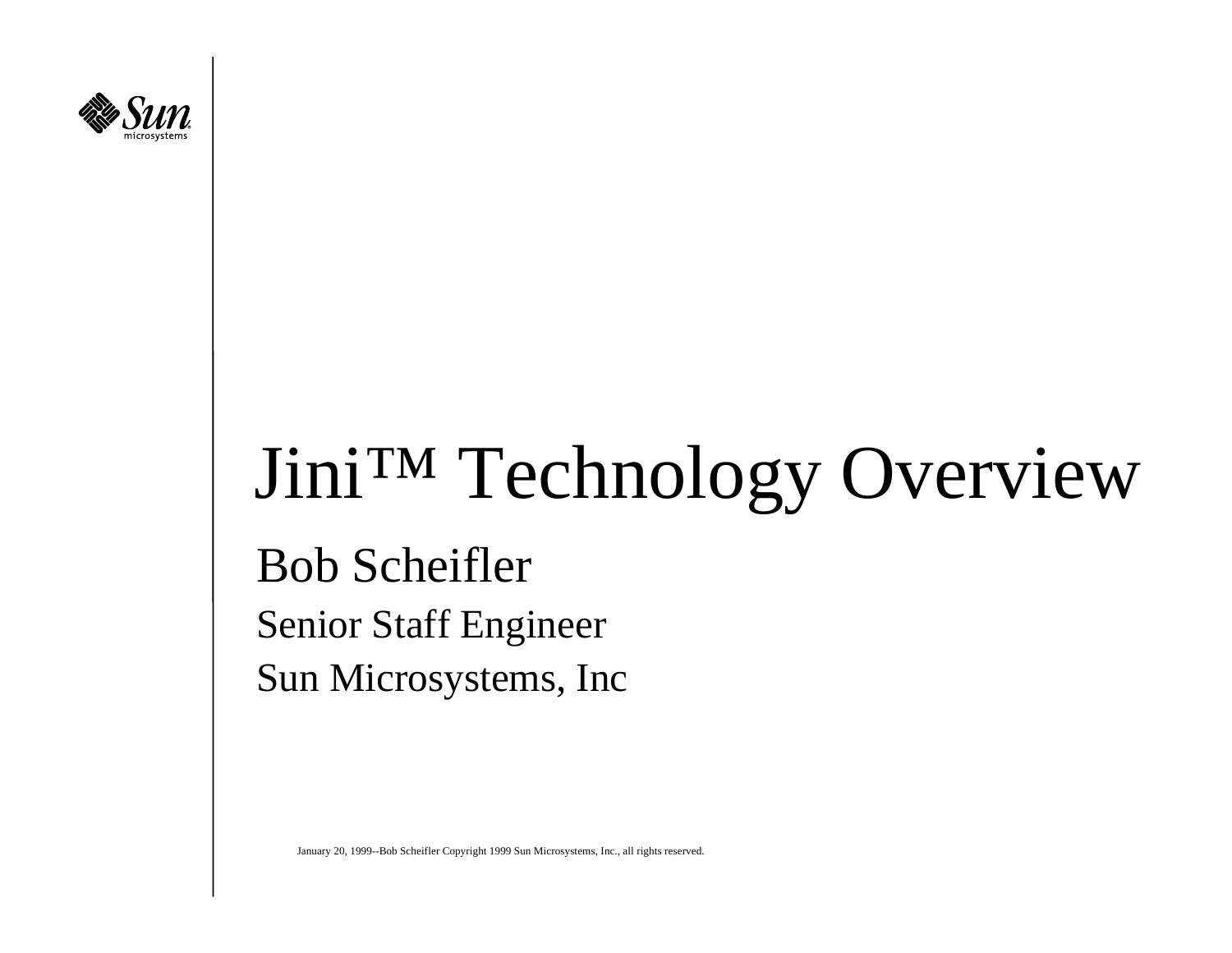

## Talk outline

- very brief Jini overview
- Jini lookup service in some depth
	- service types and type matching
	- attributes and attribute matching
	- events
	- discovery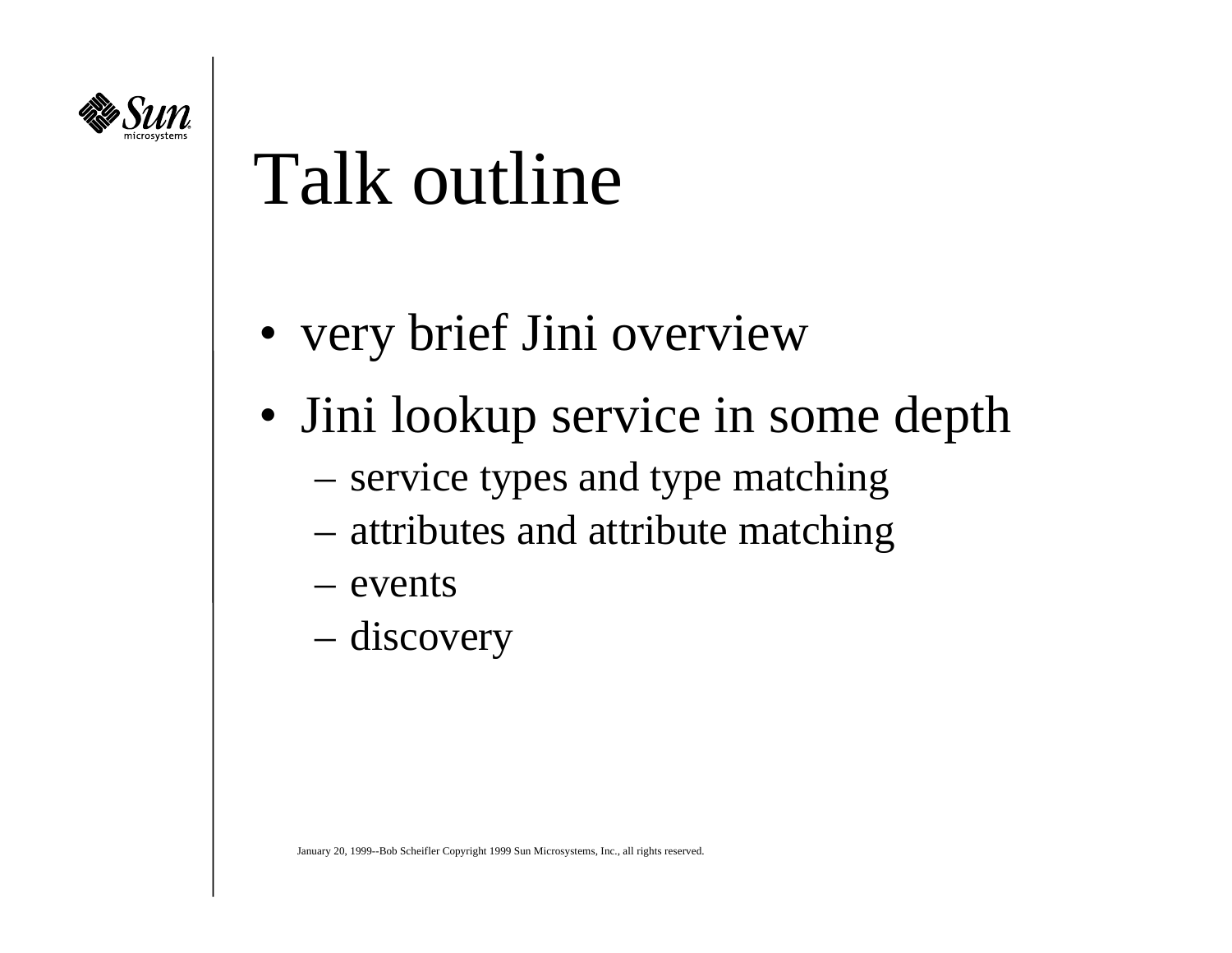

## Goals of Jini

- network service architecture
	- federate users and resources required by them
- spontaneous networking
	- simplify building, maintaining, altering and using a network of devices, software and users
	- network plug-and-work, unplug-and-heal
- erase the hardware/software distinction
- simplicity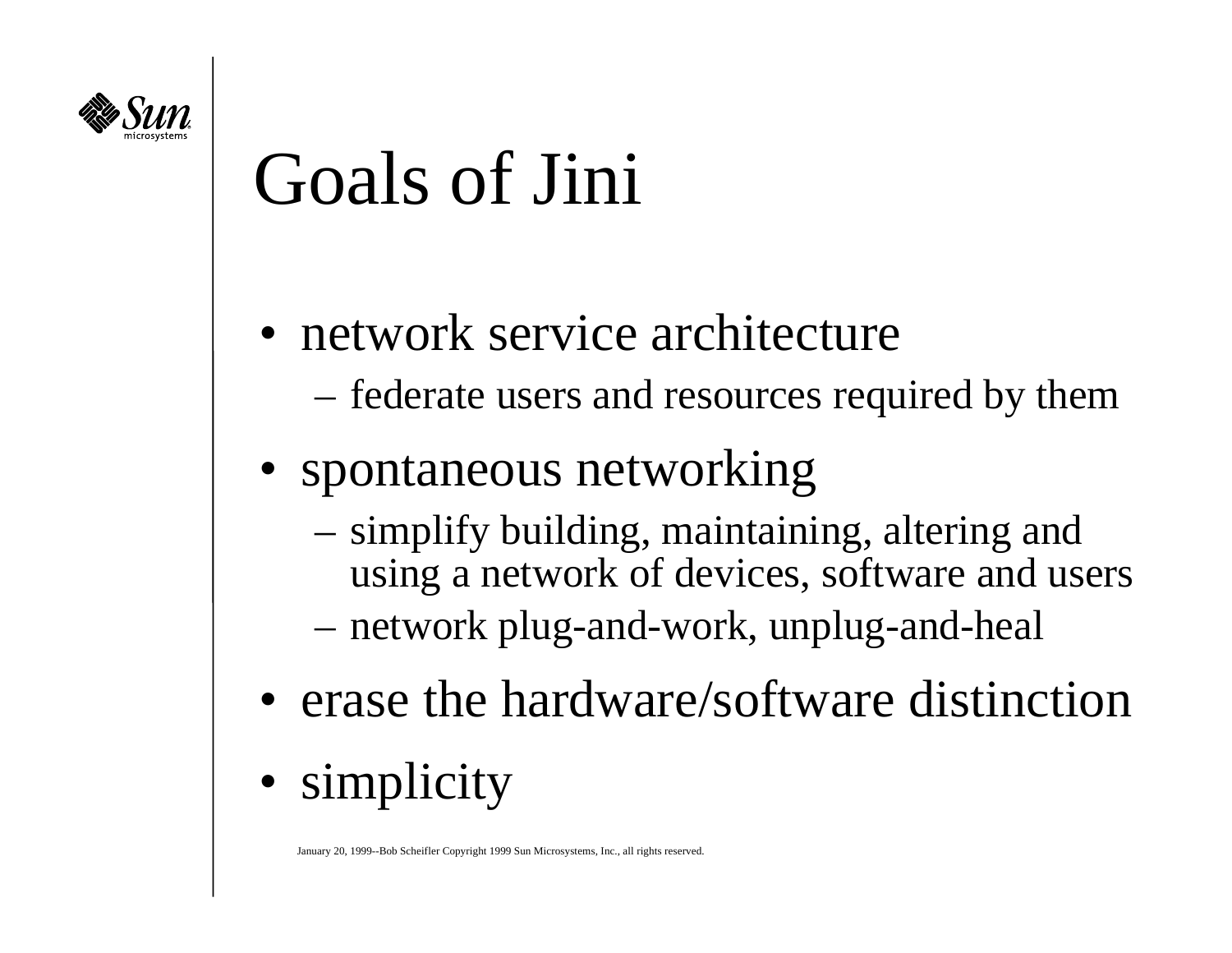

## Unabashedly Java-centric

- homogeneous network
	- assume everything has a Java Virtual Machine
- single type system
	- both in the JVM and on the network
- both code and data are portable
	- Java object serialization
	- Java RMI (Remote Method Invocation)
- simplicity and power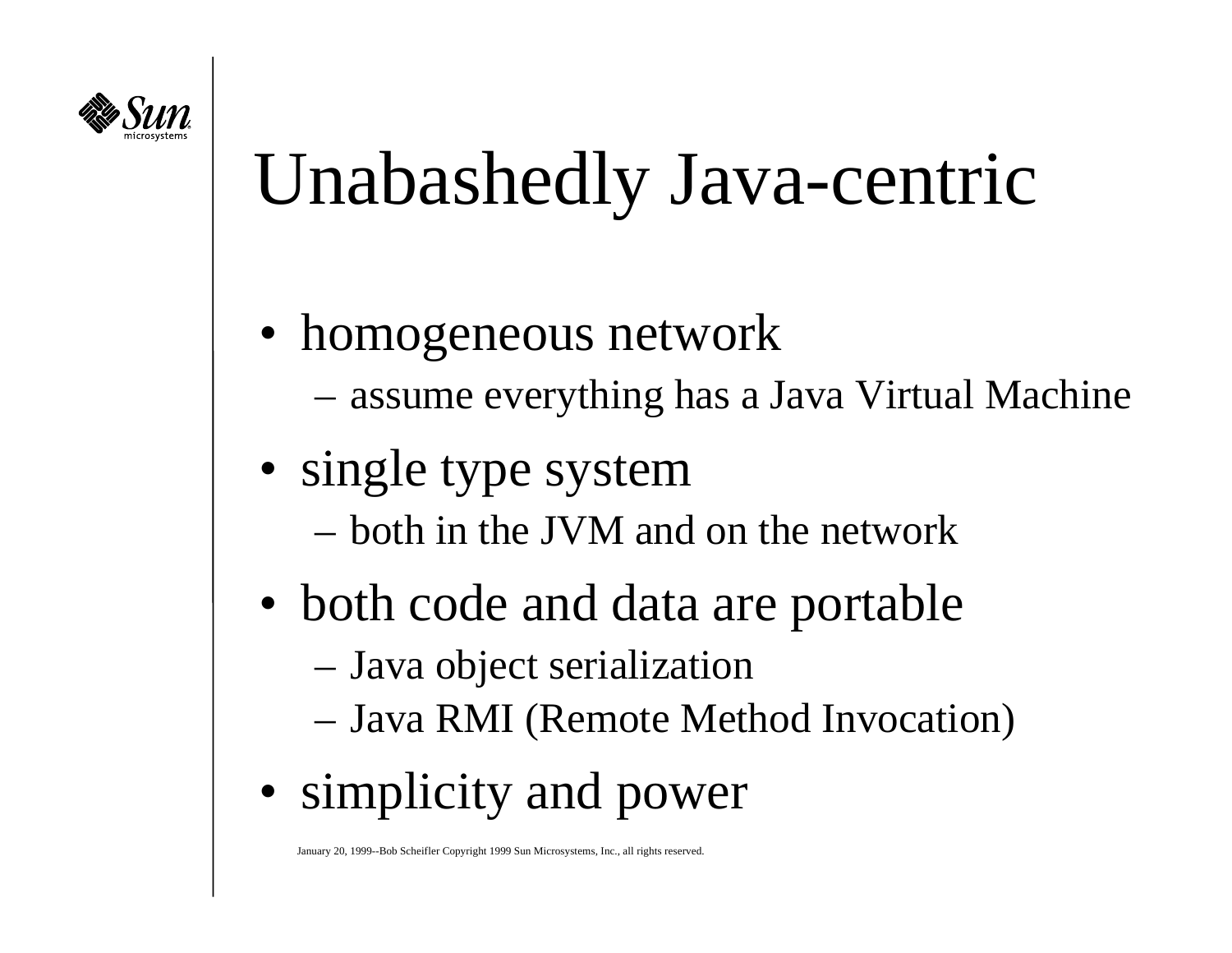

#### Jini structure

- federation infrastructure
	- lookup service
	- discovery protocol
- distributed programming model
	- leasing
	- events
	- transactions
- services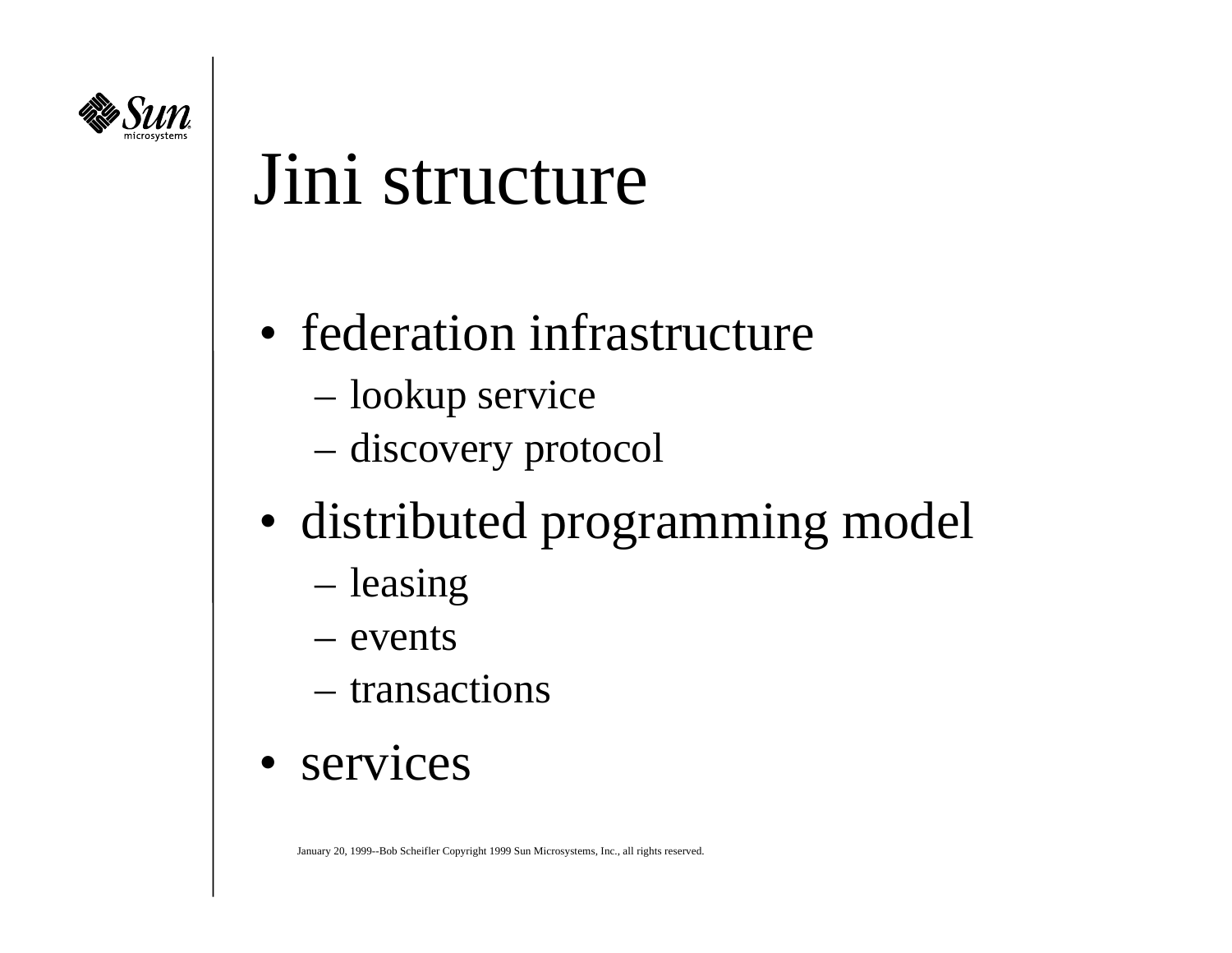

#### Federation

- services and clients find a lookup service using the discovery protocol
- services advertise by registering with the lookup service

focus is workgroup-sized federations

- clients find services by Java type
- peer-to-peer communication after that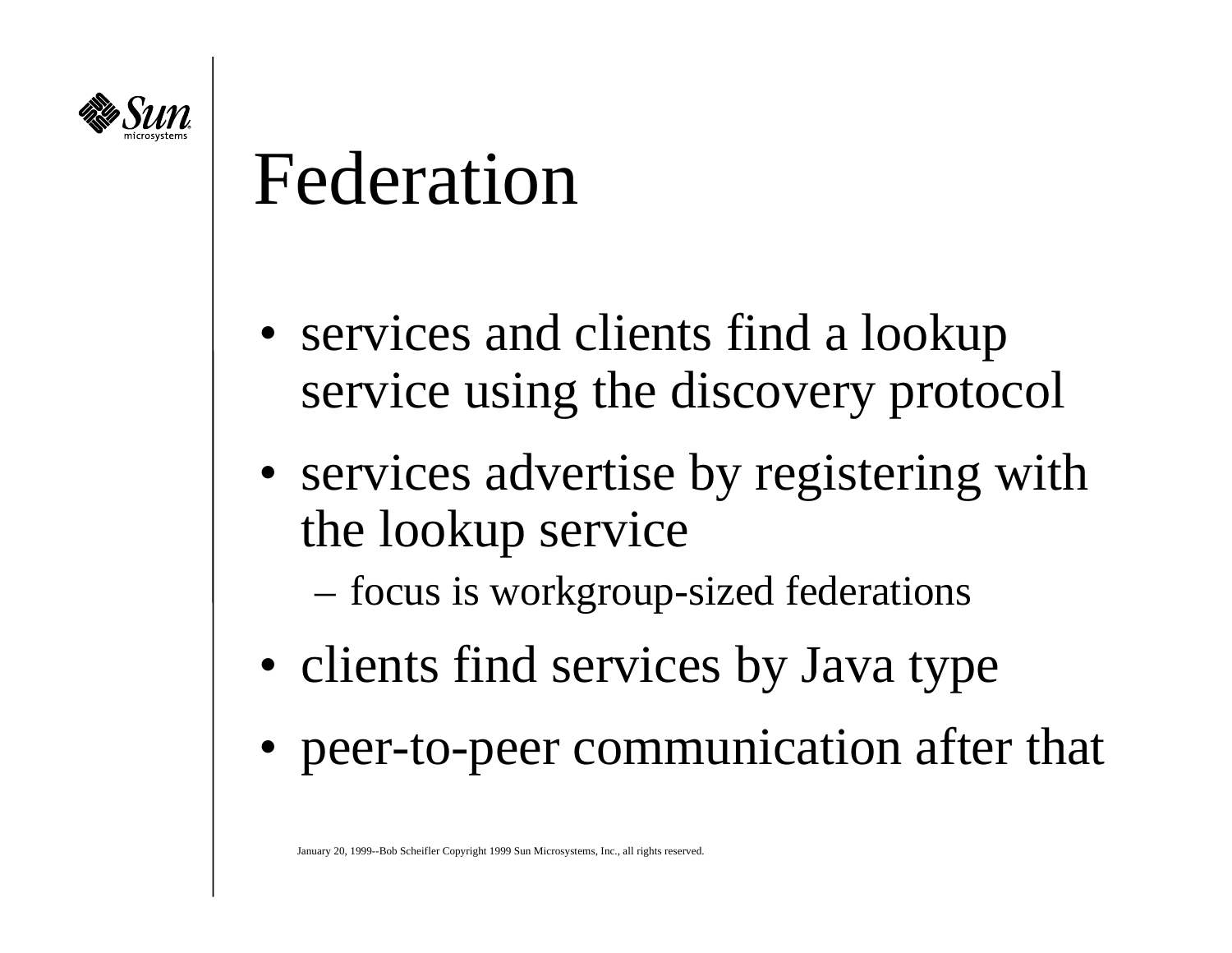

## Leasing

- used to control resource lifetimes garbage collection
- client requests a resource for some period of time
- service grants access for some period may be less than requested
- client can renew or cancel the lease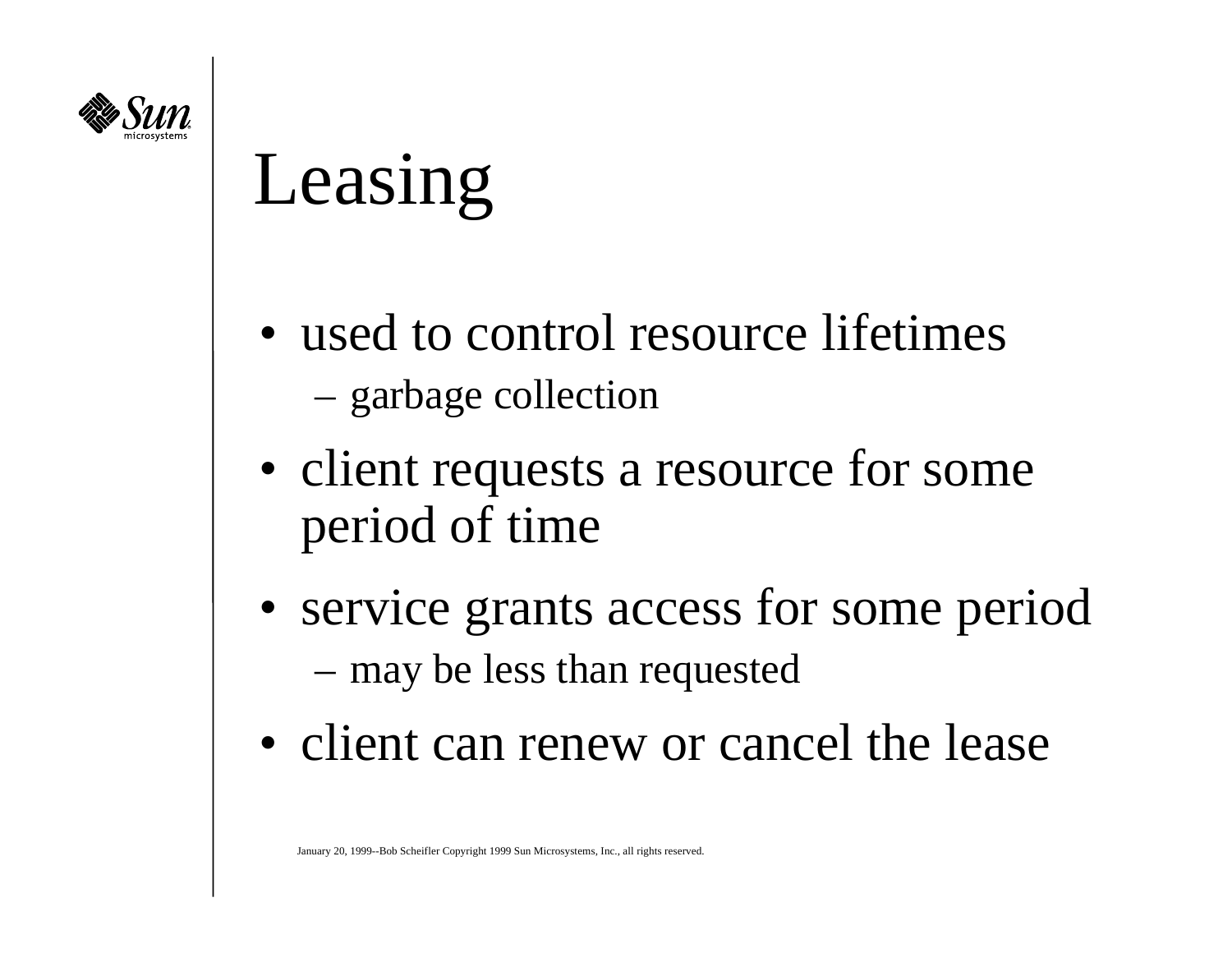

## Leasing

- resource is freed if not renewed within granted time
- both parties know the outcome up front
	- client crash
	- service crash
	- network failure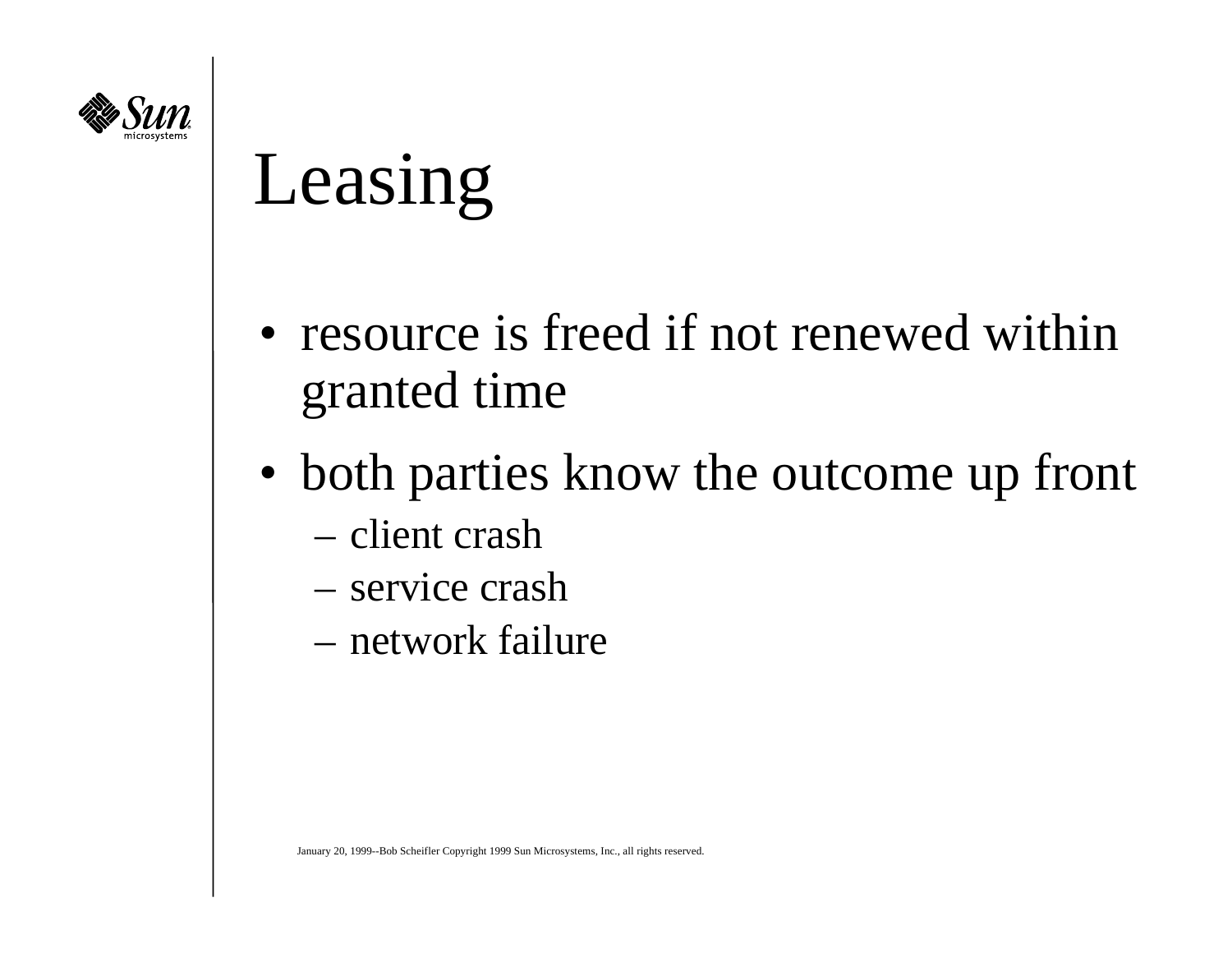

### Distributed events

- extends AWT/JavaBeans event model
- client registers interest in events
	- interest characterization is service-specific
	- client provides RMI-based listener callback
	- registration with service is leased
- event objects can include behavior code downloading on demand
- supports third-party delivery services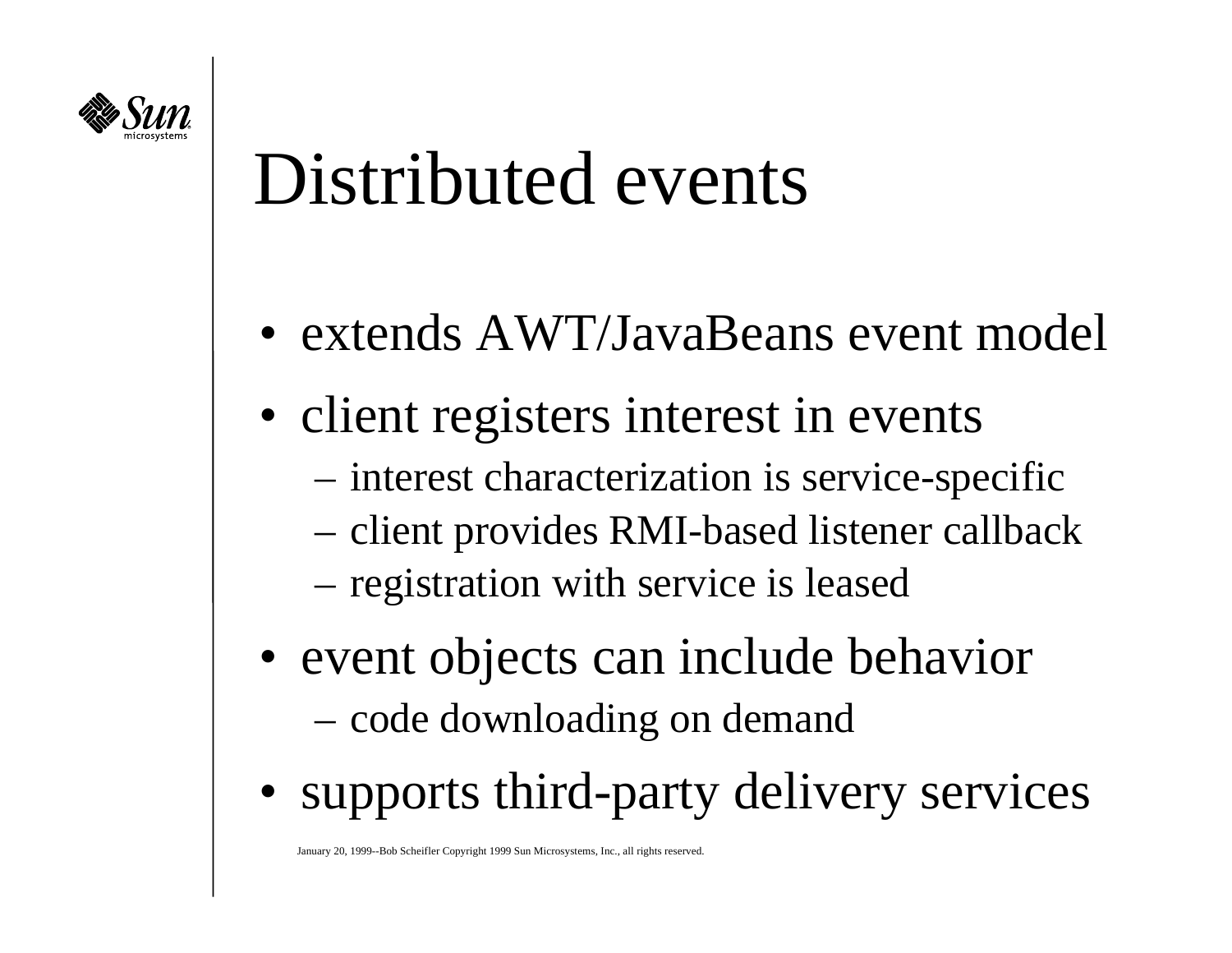

#### Transactions

- ACID properties for objects
- two-phase commit protocol
	- multi-service distributed transactions
	- supports nested transactions
	- transaction manager service (coordinator)
- participant services control semantics
	- e.g., two-phase locking, causal ordering, orphan detection, deadlock detection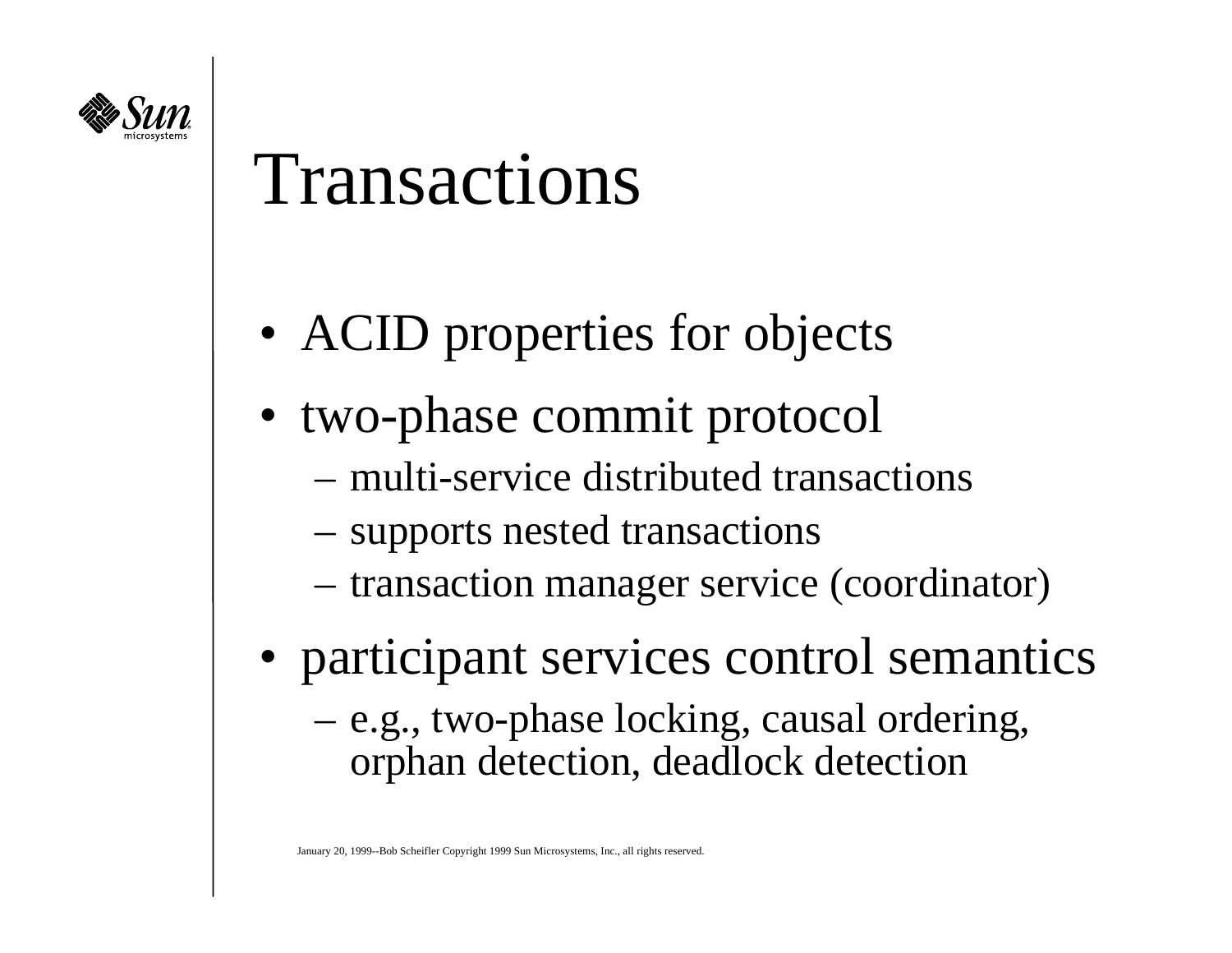

#### Jini service structure

- service is defined by one or more Java interfaces
- service has a front-end *proxy* object – RMI stub or custom-coded class
- proxy implements Java interfaces
- clients only know about Java interfaces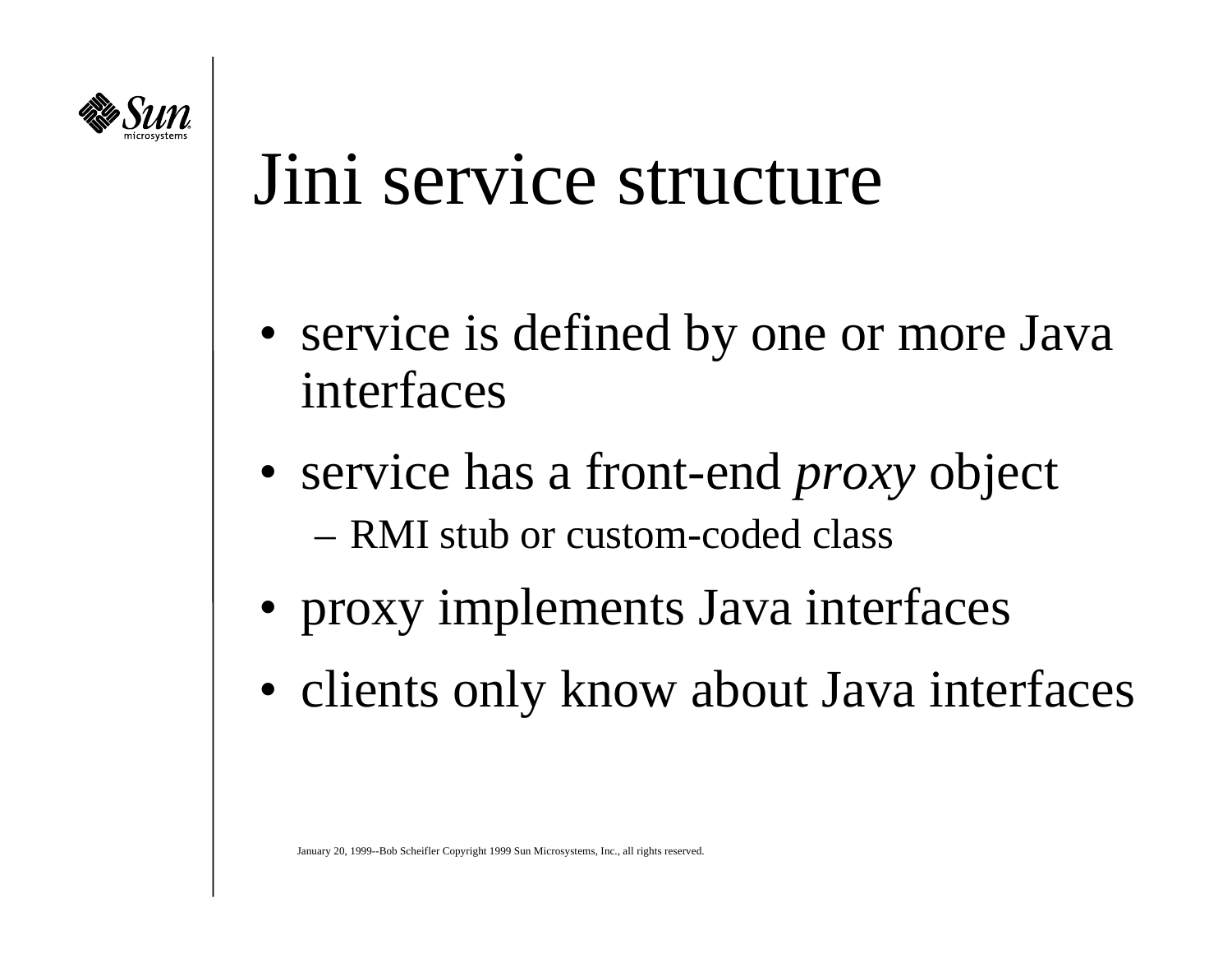

#### Jini service structure

- proxy class can be specialized
	- to particular implementation of service
	- network protocol between proxy and service can be private and varied
- proxy class is downloaded to clients
	- classes are annotated with codebase URL
	- clients oblivious to implementation details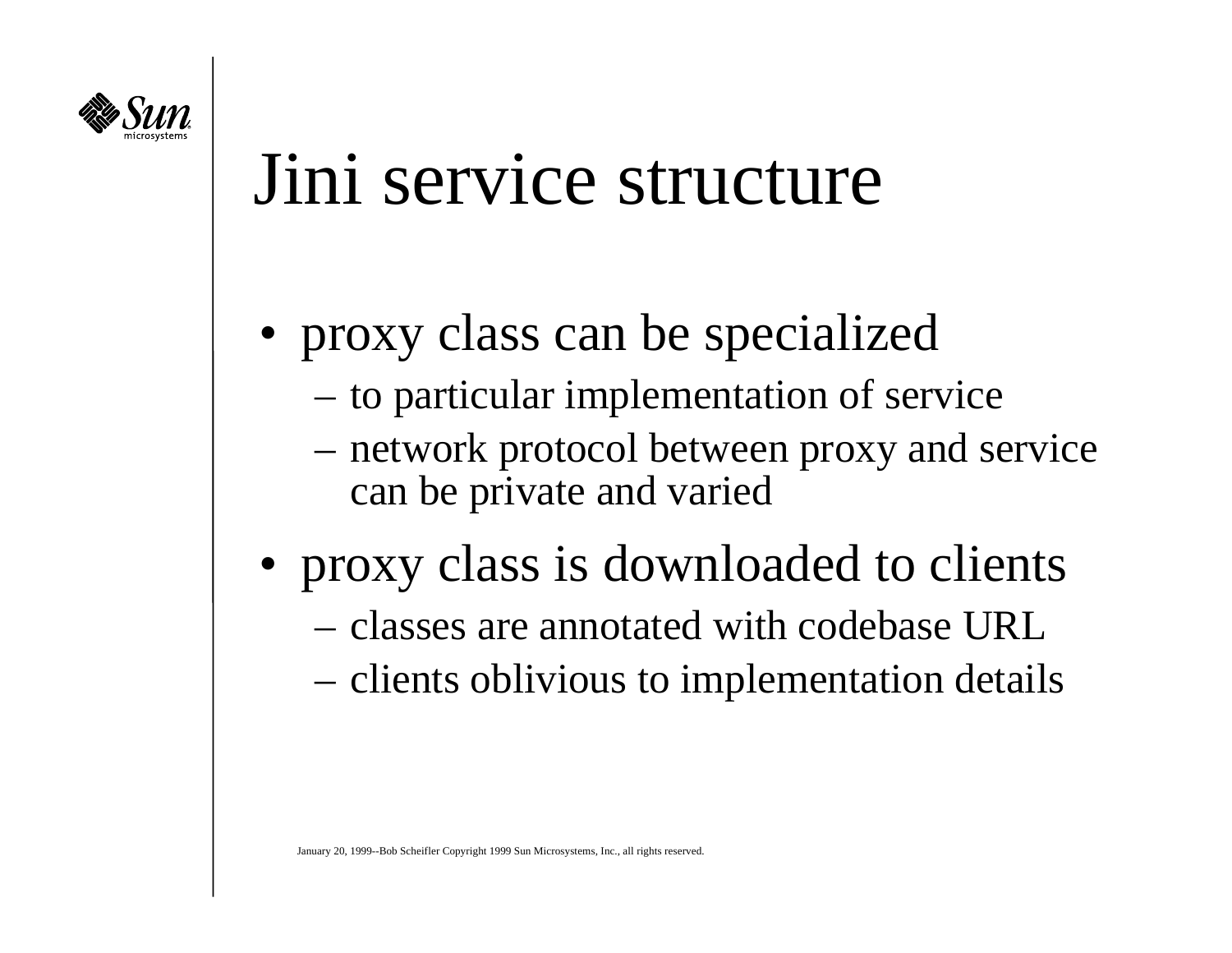

### Example: Transaction Manager

- service interface
	- net.jini.core.transaction.server.TransactionManager
- RMI-based service implementation com.sun.jini.mahalo.TxnManagerImpl
- proxy class (RMI stub) com.sun.jini.mahalo.TxnManagerImpl\_Stub
- client only knows about TransactionManager interface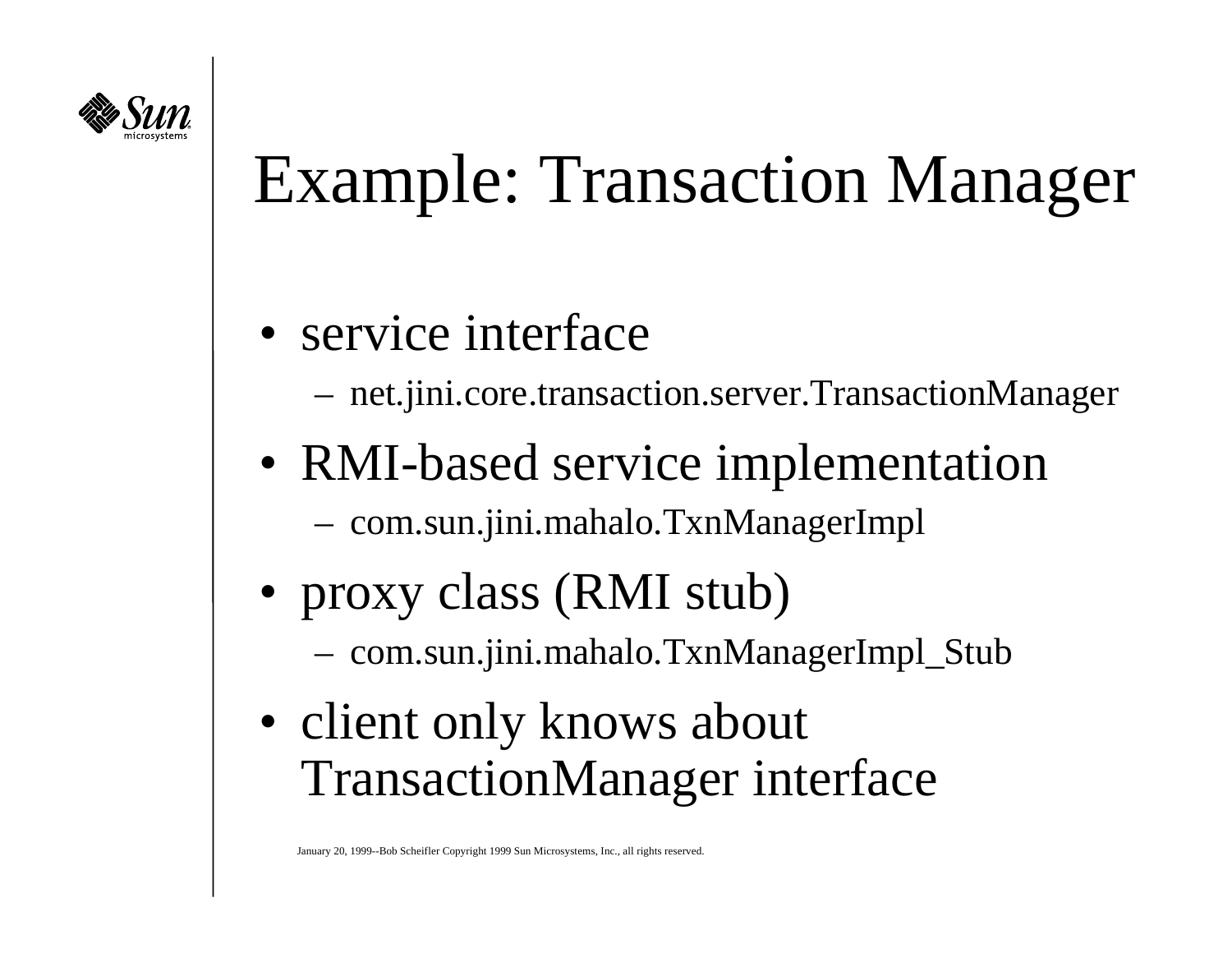

## Example: JavaSpace

- service interface
	- net.jini.space.JavaSpace
- RMI-based service implementation com.sun.jini.outrigger.FrontEndSpace
- proxy class (custom-coded) com.sun.jini.outrigger.SpaceProxy
- client only knows about JavaSpace interface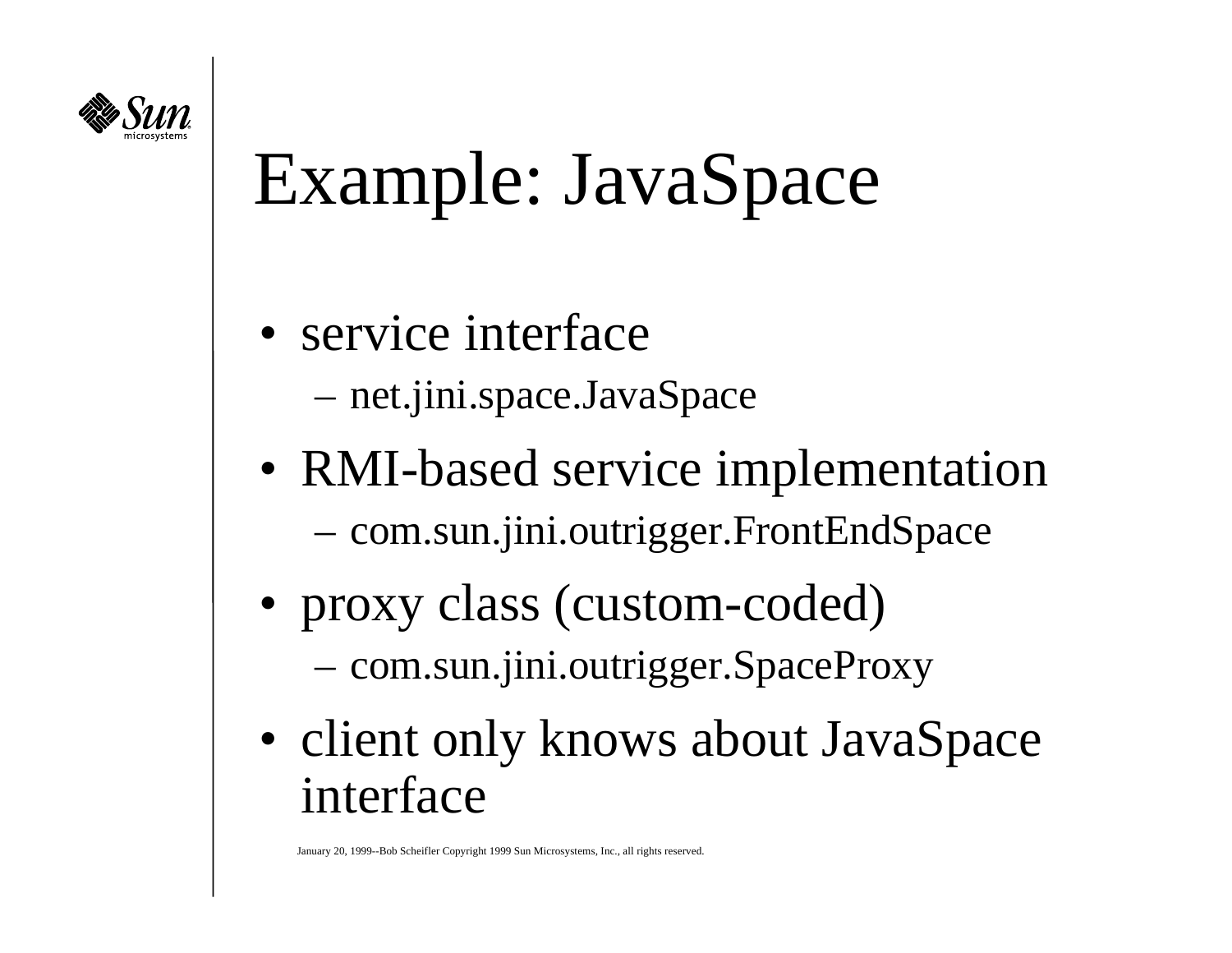

## Jini lookup service

- network service
	- for finding other network services
	- "workgroup"-scale, not the entire Internet
- *not* a naming or directory service X.500, LDAP, DNS, NDS, RMI registry
- focus is on types, not names yellow pages, not white pages
- both programmatic and end-user access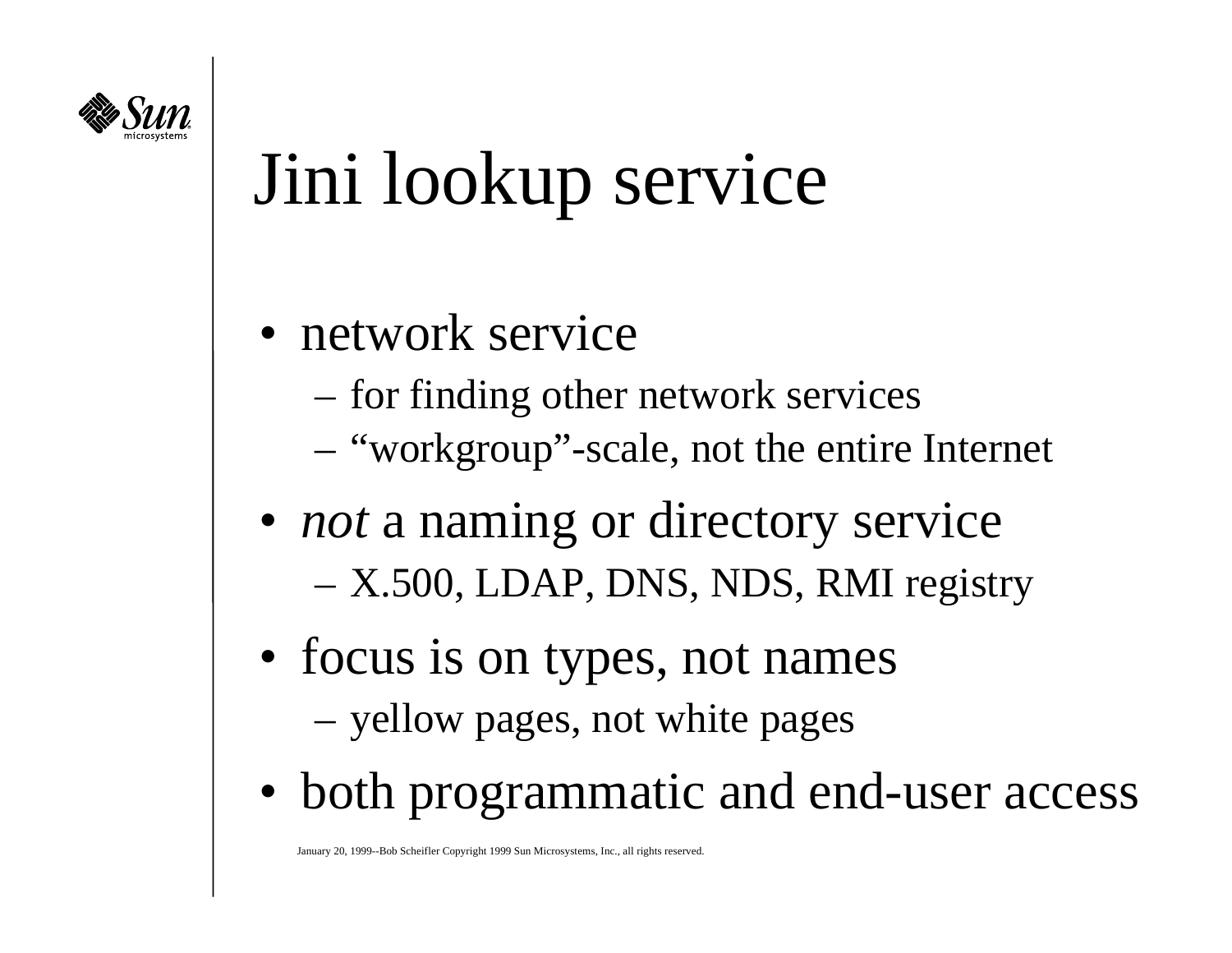

## Lookup service is closer to:

- **IETF Service Location Protocol**
- OMG Trading Object Service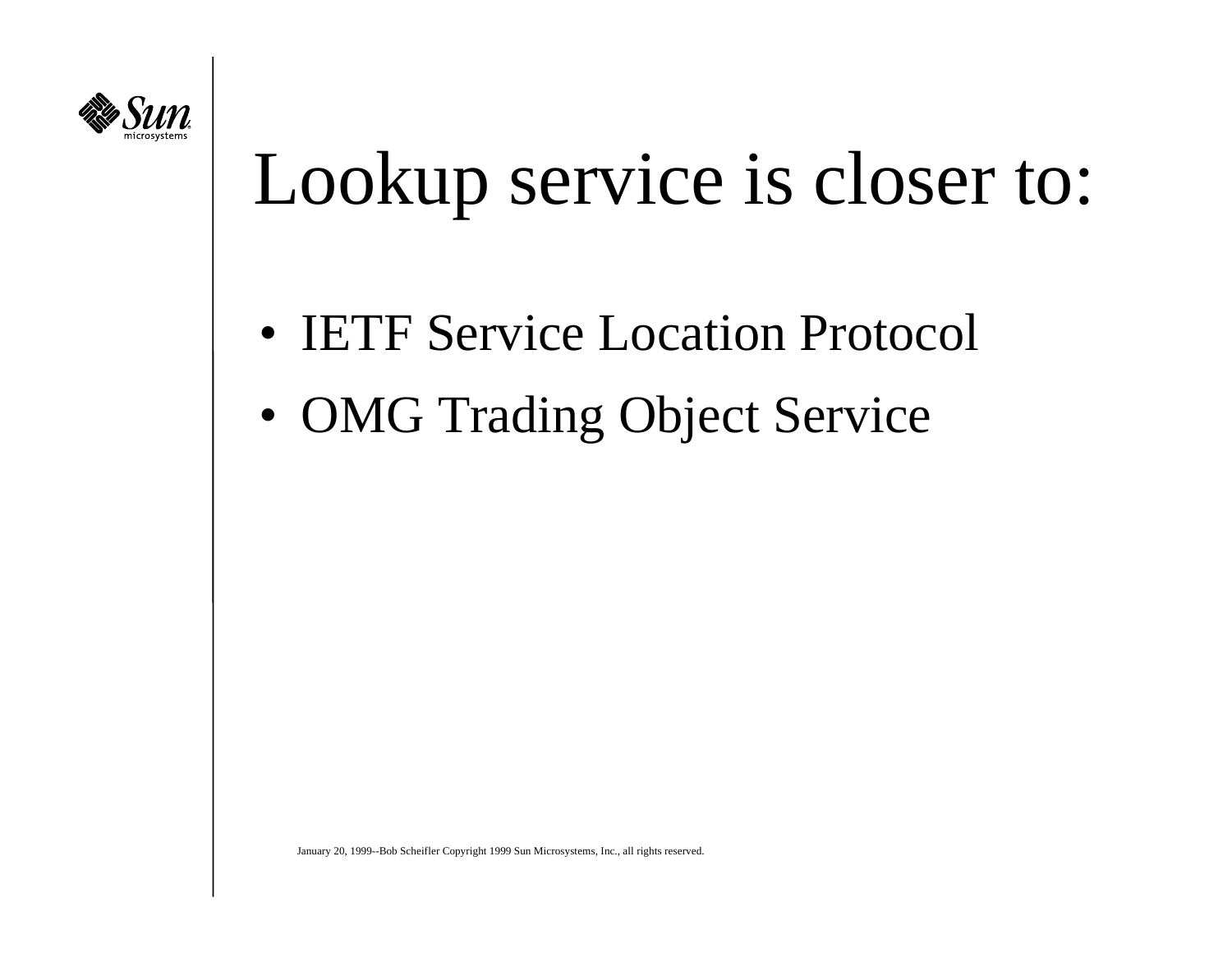

# Feature Comparison

|                          | Jini     | <b>SLP</b>      | <b>Trader</b> |
|--------------------------|----------|-----------------|---------------|
| discovery                |          |                 |               |
| <b>leases</b>            |          |                 |               |
| events                   |          |                 |               |
| single type system       |          |                 |               |
| service type hierarchy   |          | 2 levels        |               |
| service value            | object   | URL             | stub          |
| attribute value          | object   | string/int/bool | object        |
| query language           | template |                 |               |
| get service & attributes |          |                 |               |
| lookup by multiple type  |          |                 |               |
| lookup by attribute only |          |                 |               |
| co-dependent attributes  |          |                 |               |
| multi-valued attributes  |          |                 |               |
| cross-server links       |          |                 |               |
| dynamic attribute values |          |                 |               |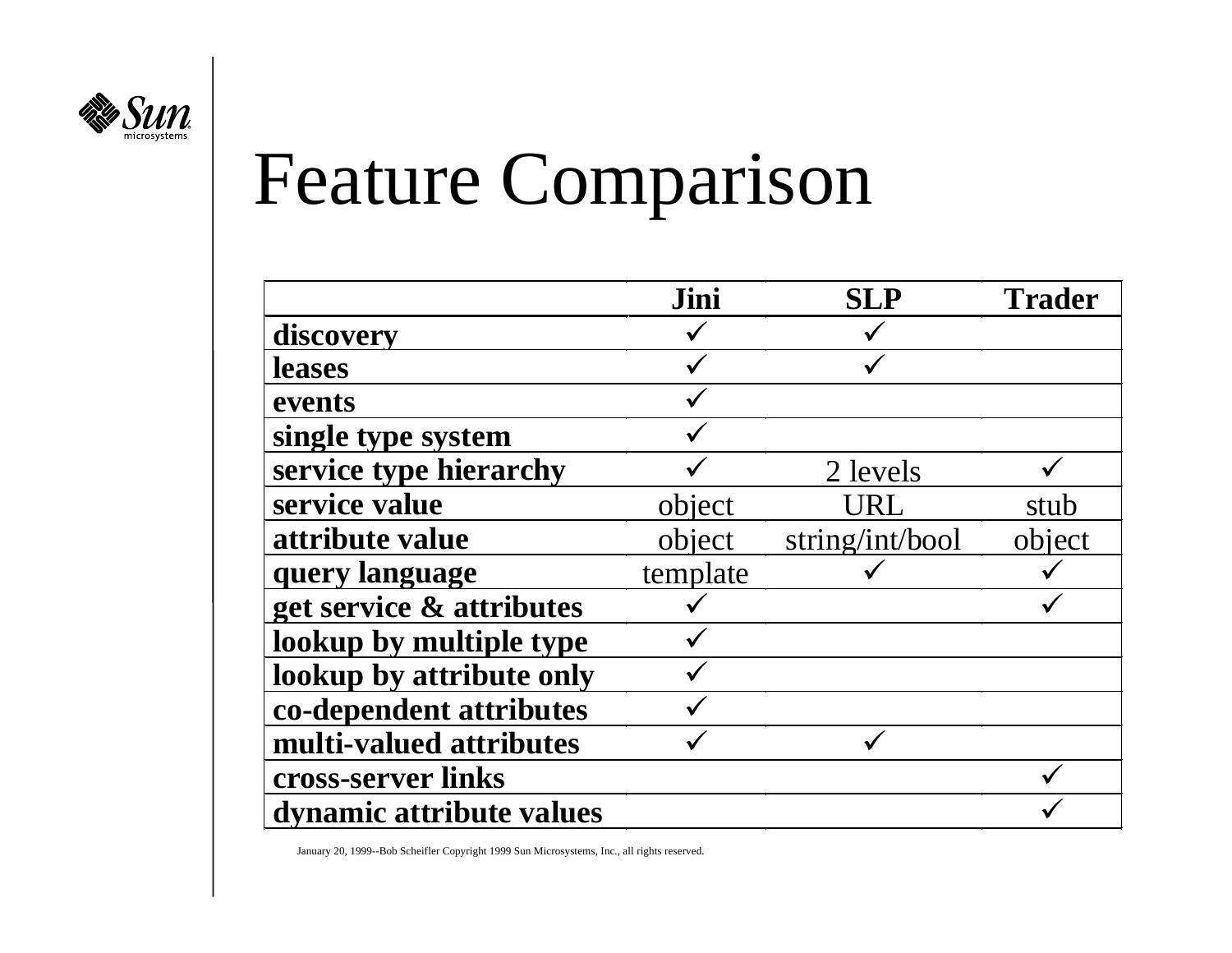

## Lookup service 101

- each service registers its proxy object
- client does lookup by Java type
	- *instanceof* semantics
	- API uses java.lang.Class instances, not strings
	- client gets proxy object back
	- needed classes are automatically downloaded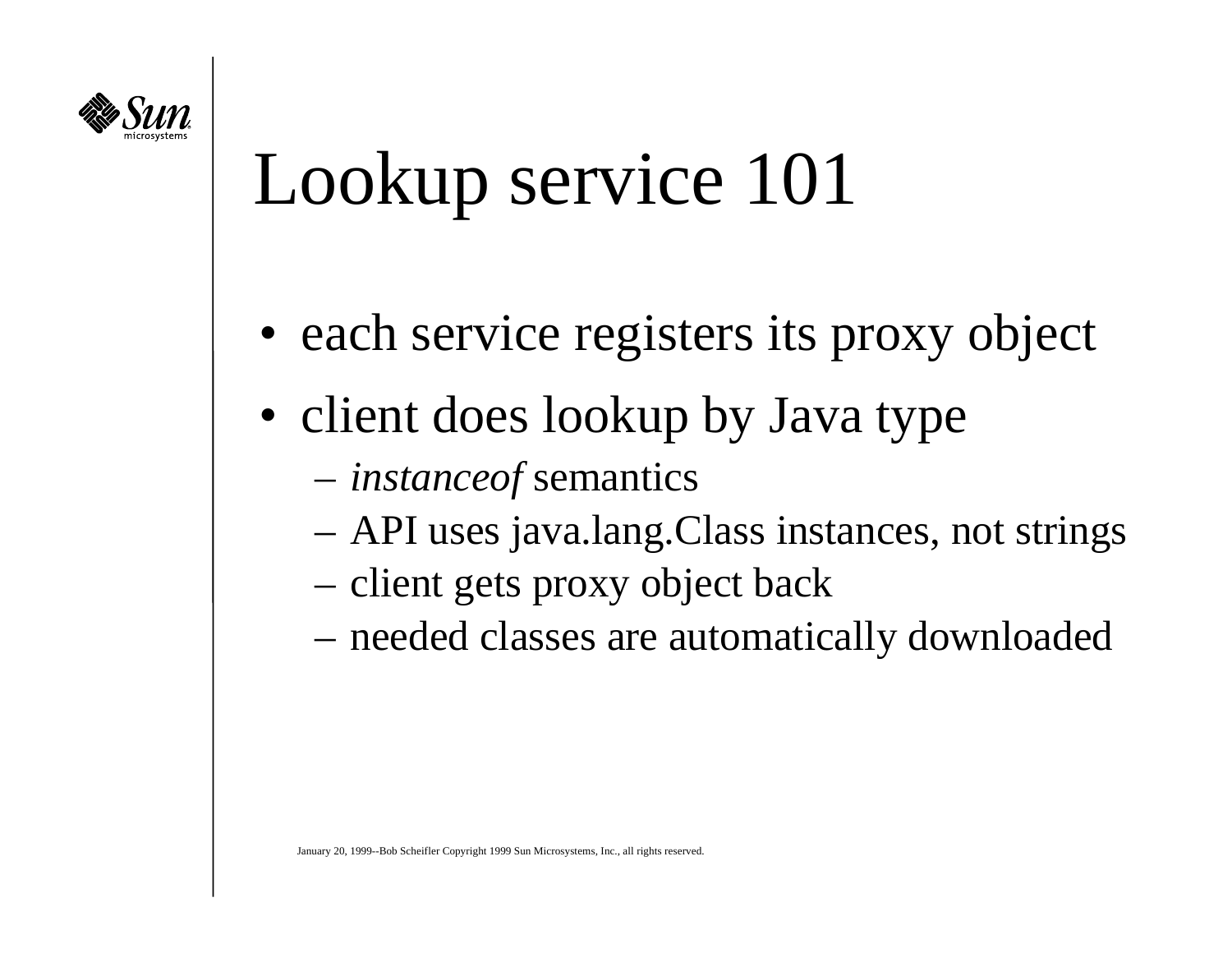

## Service type matching

- can match on any Java type
	- including superinterface or superclass
	- can get subinterface or subclass back
- example: NestableTransactionManager extends TransactionManager
- java.lang.Object matches everything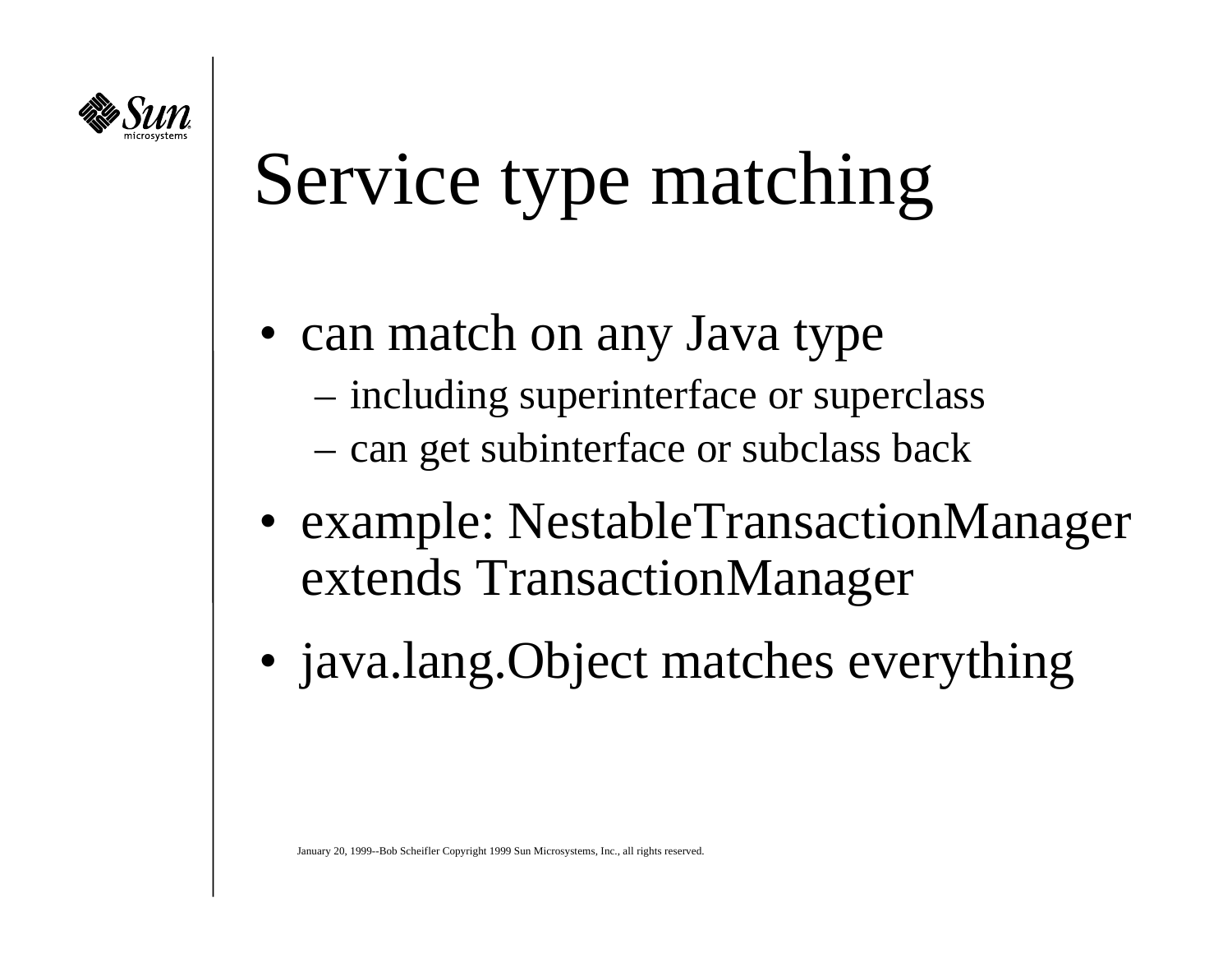

## Service type matching

- can match using multiple Java types – AND semantics
- "I want a combination TV/VCR" org.ce.TV AND org.ce.VCR
- yellow pages
	- automatic placement in all categories
		- all superinterfaces and superclasses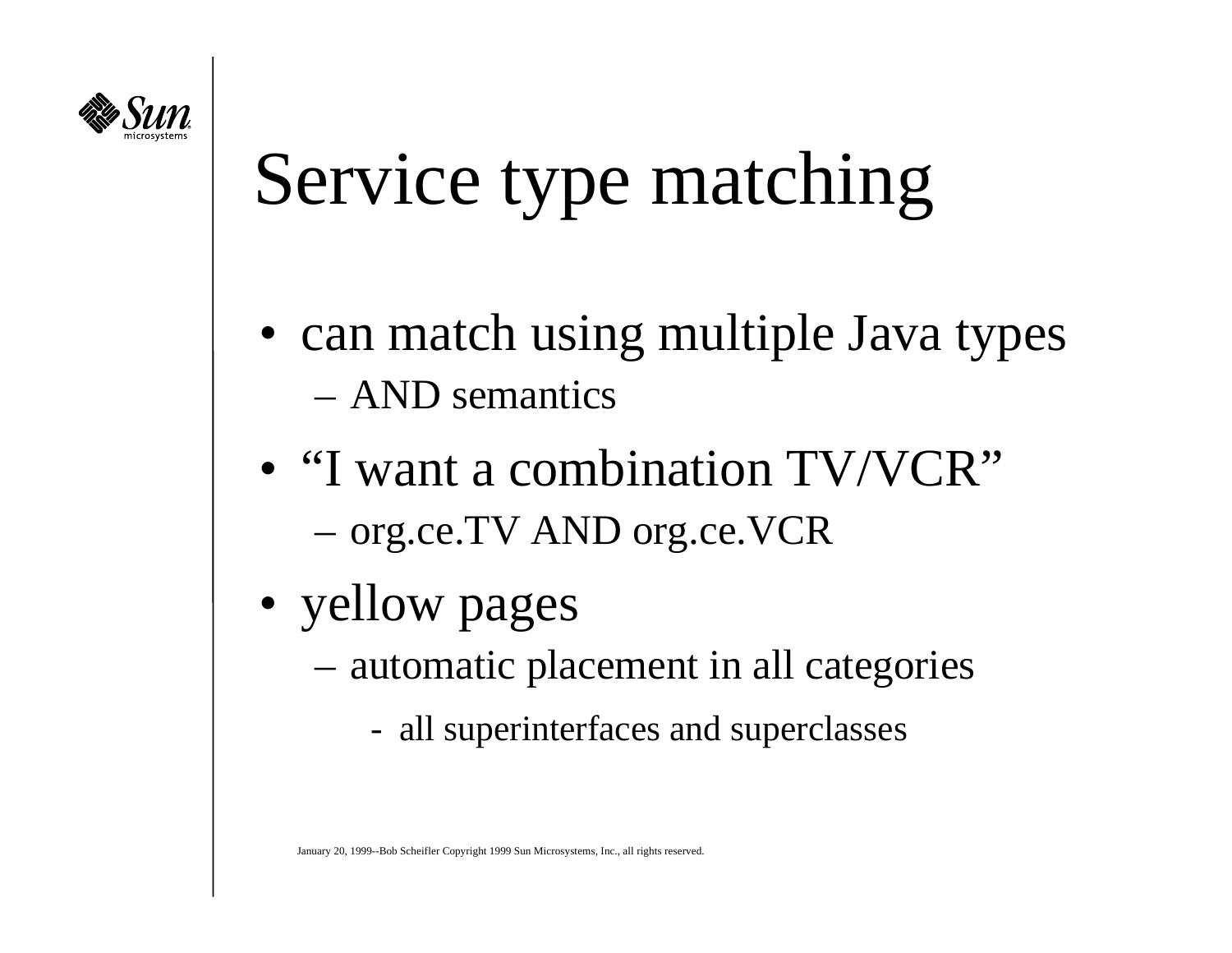

#### Attributes

- each service also registers with attributes
- attributes allow further discrimination between services of the same type

by end-user or program

• can do lookup using service types and/or attributes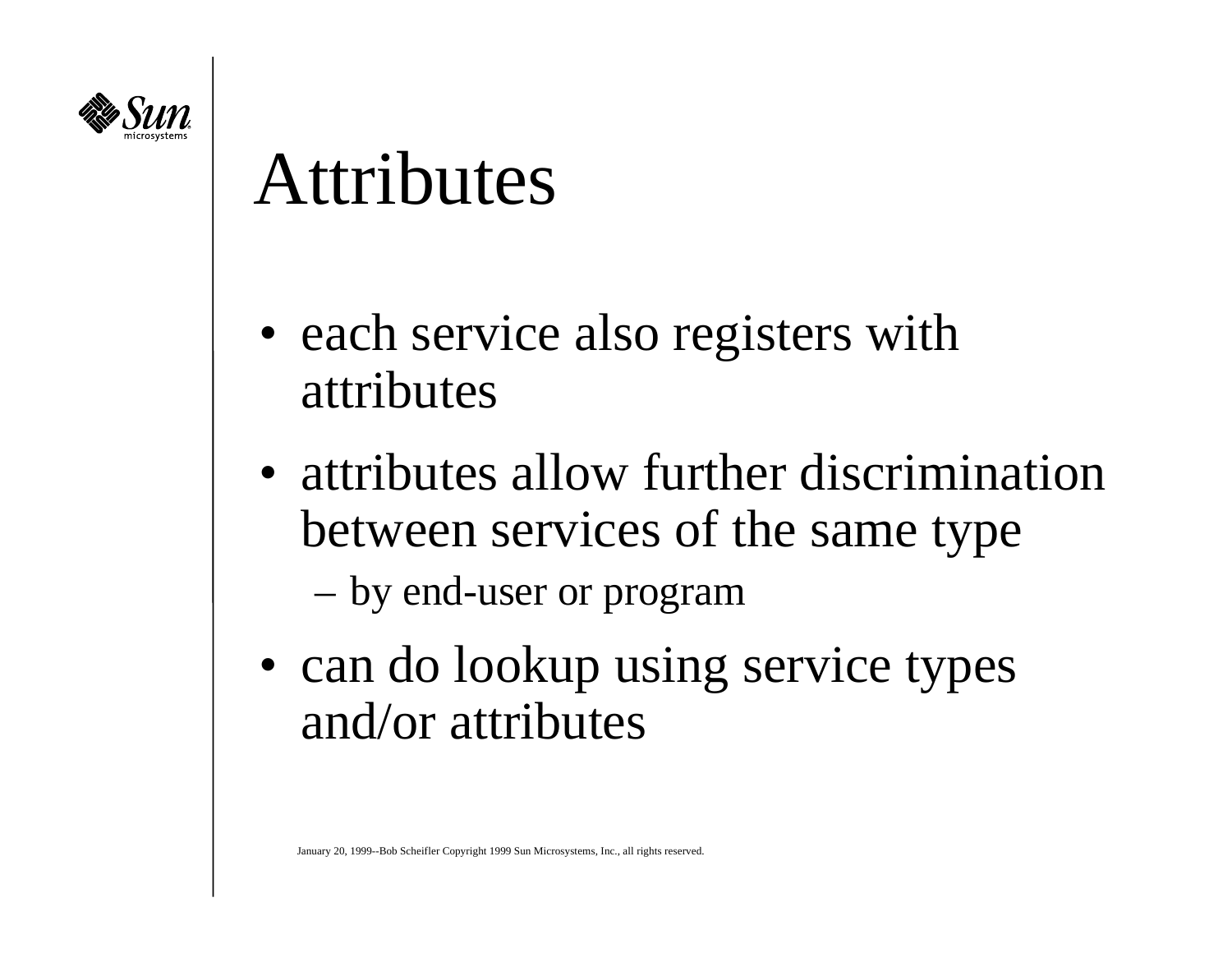

## Example generic attributes

- •name
- location
- $\bullet$ manufacturer
- model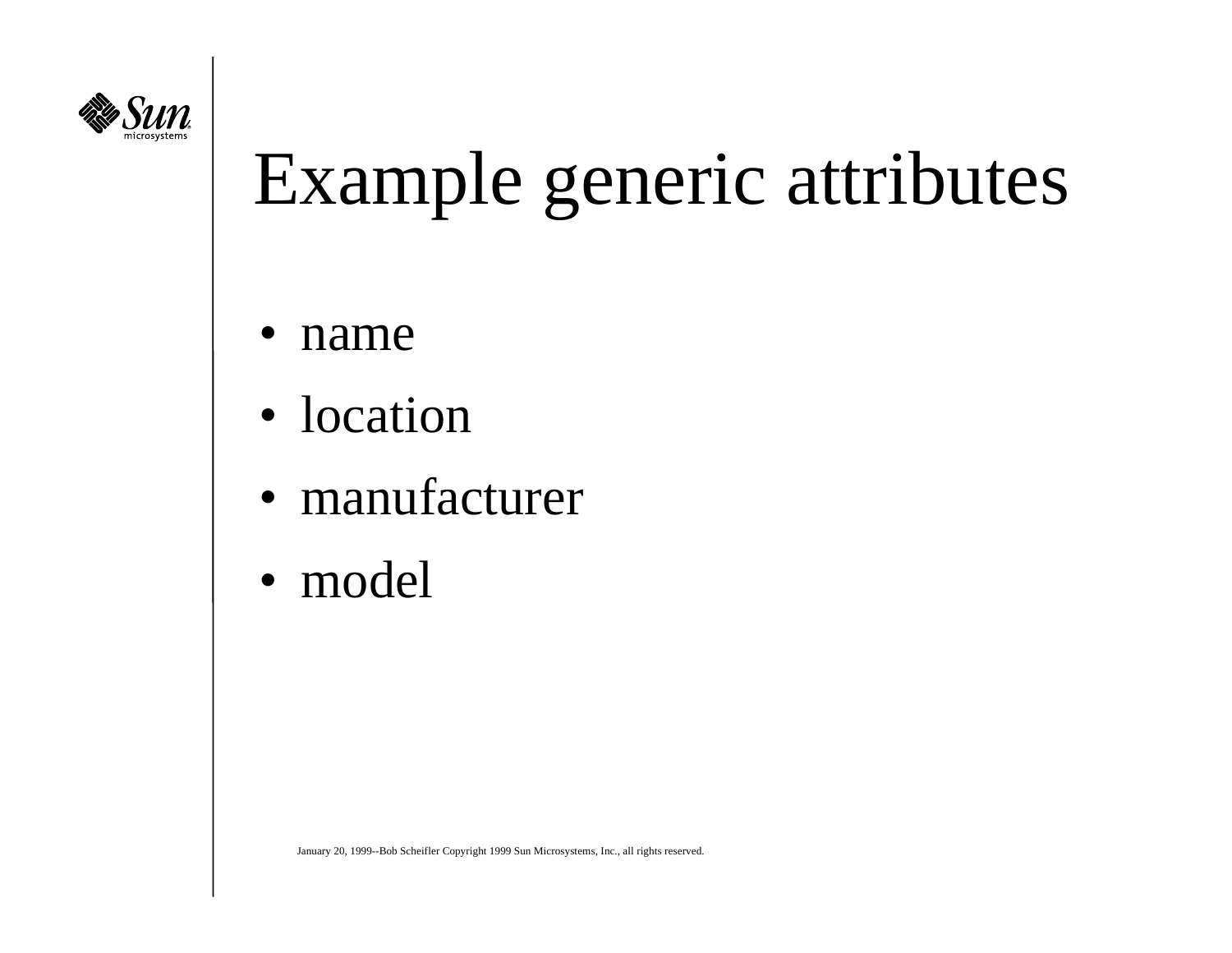

## Example printer attributes

- monochrome or color
- resolution
- speed
- paper size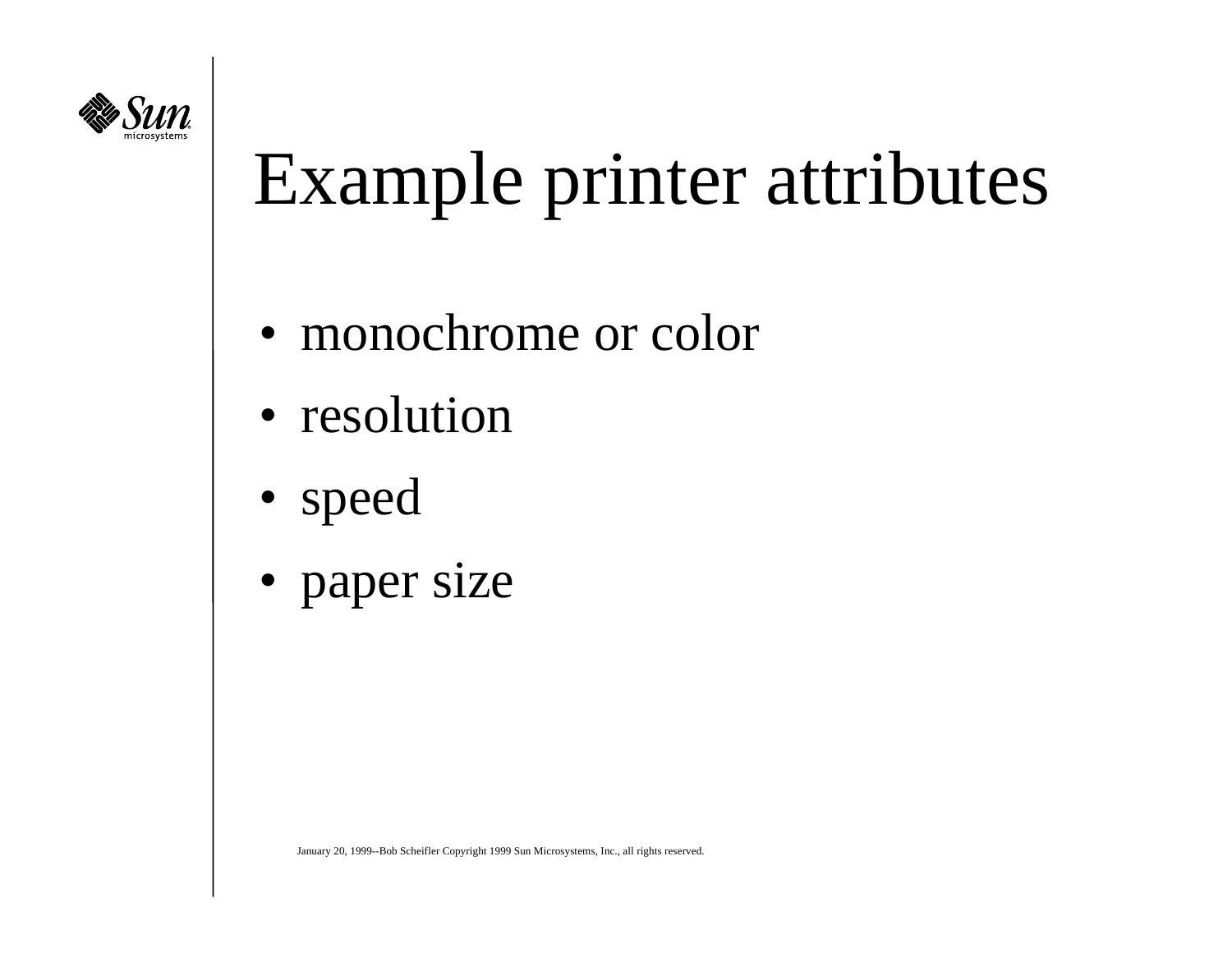

#### Attribute characteristics

- some defined by service itself
- some defined by administrator
- values aren't always strings
- multiple values for some attributes
- attributes can have co-dependent values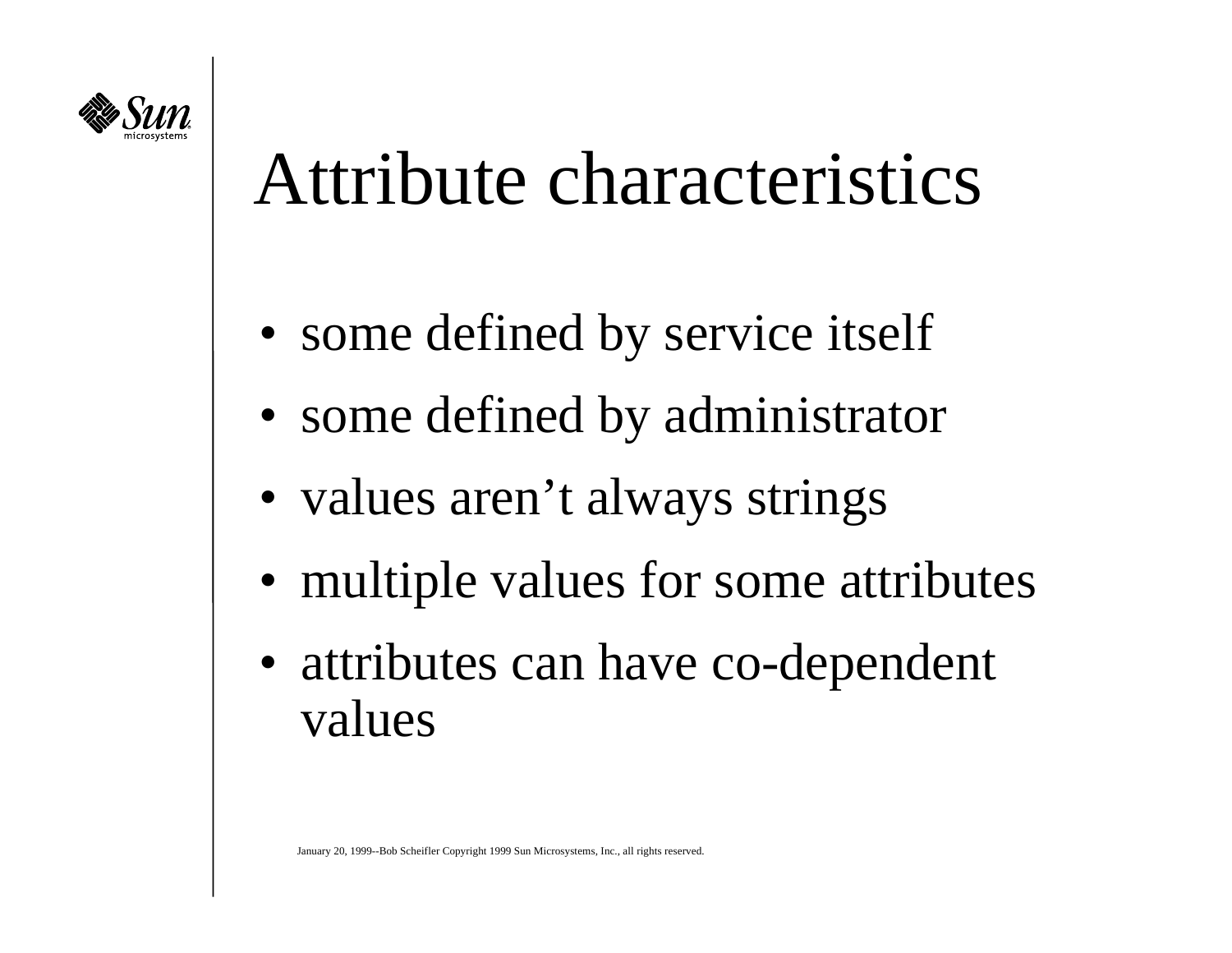

## Example printer attributes

- monochrome, 600 dpi, 10 ppm
- monochrome, 300 dpi, 15 ppm
- color, 300 dpi, 5 ppm
- letter, legal, envelope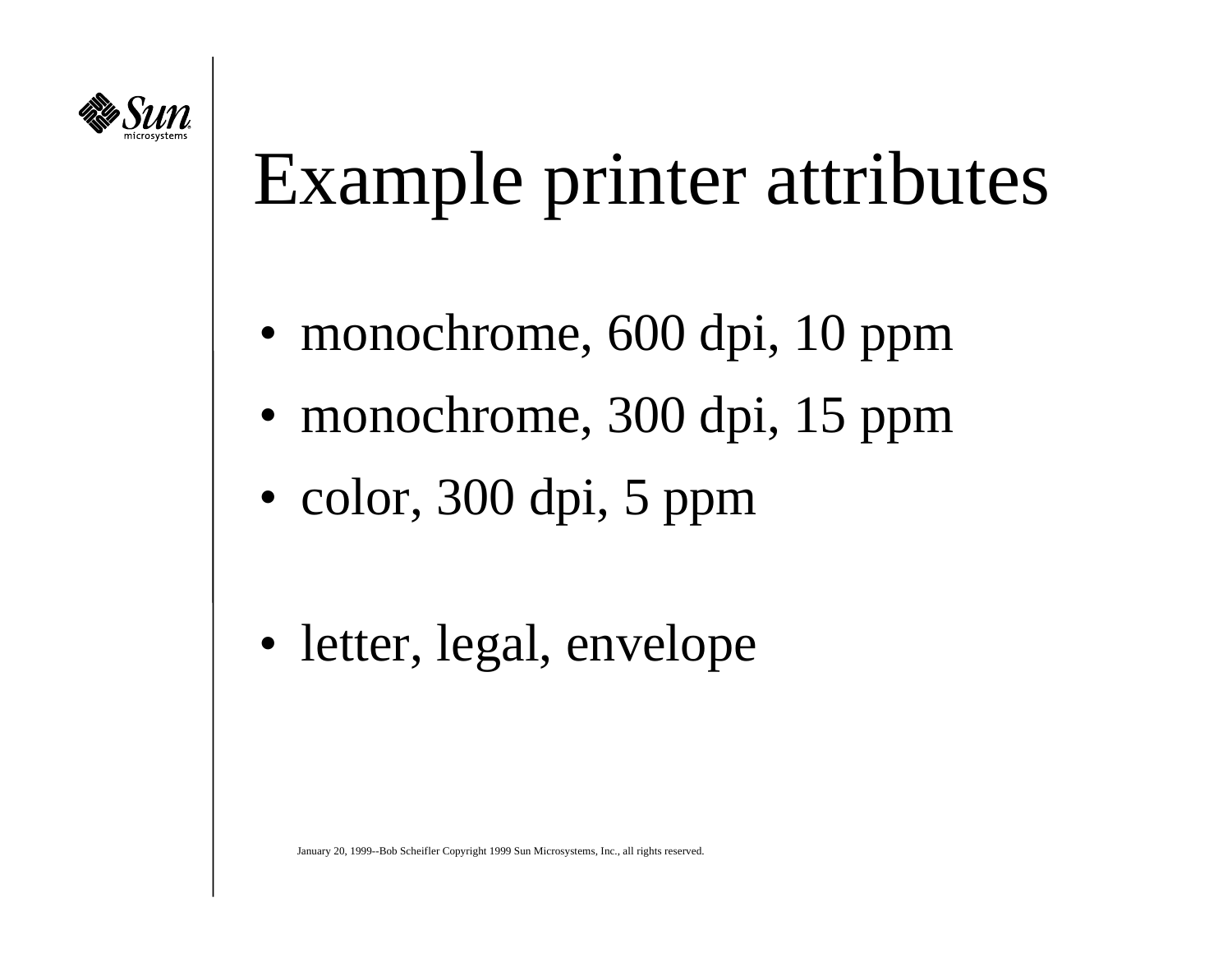

### Attribute representation

- each attribute is a public field of a class
	- attribute name = field name
	- attribute type = field type
- each class defines an *attribute set*
	- –co-dependent attributes in the same class
	- –separate classes for orthogonal attributes
- each service has *set of attribute sets*
	- instances of multiple classes
	- multiple instances of same class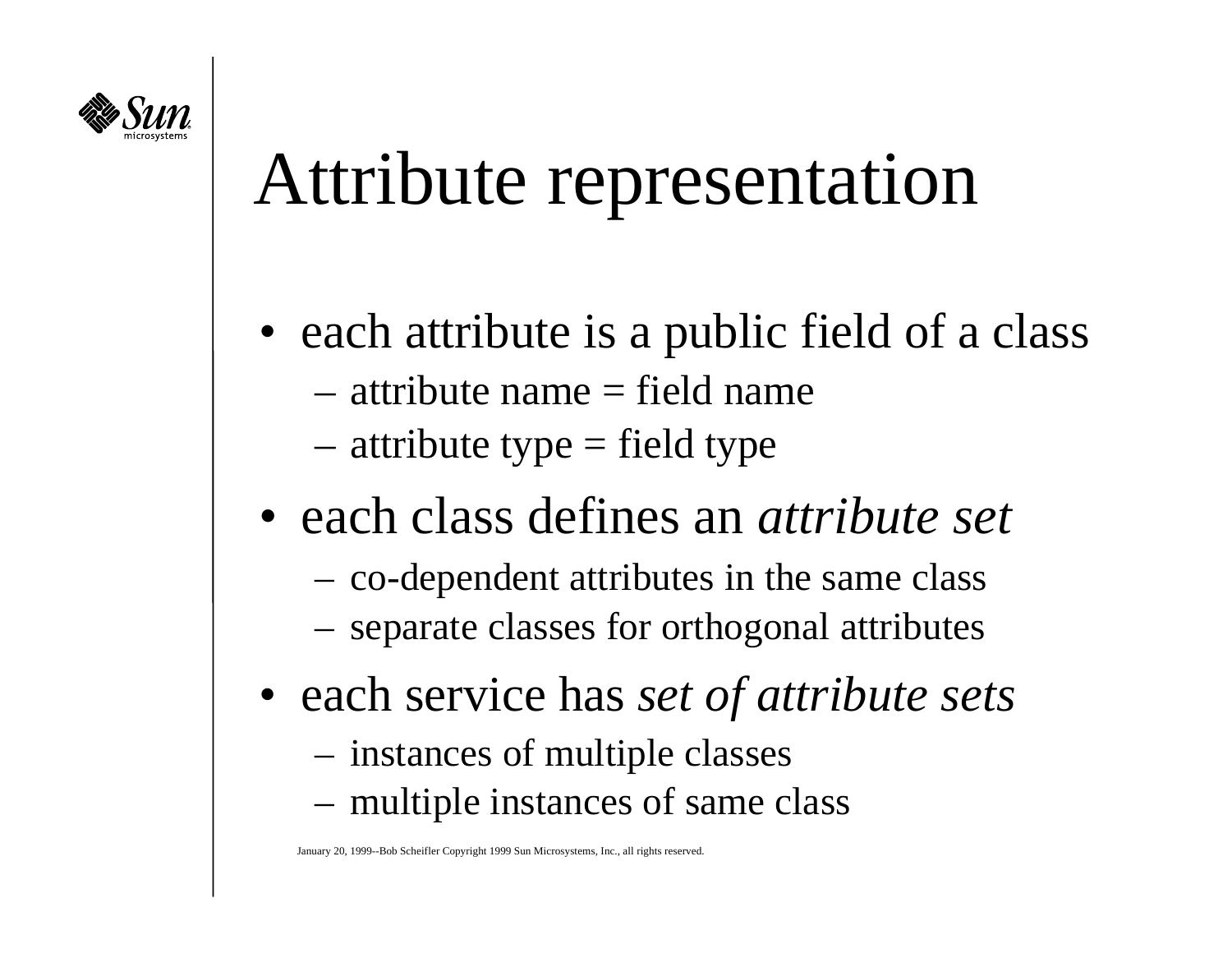

}

### Example attribute classes

```
public class PrintAttrs implements net.jini.core.entry.Entry {
 ...}
public class PrintEngine extends PrintAttrs {
   public Integer ppm;
   public Integer dpi;
   public Boolean color;
    ...
```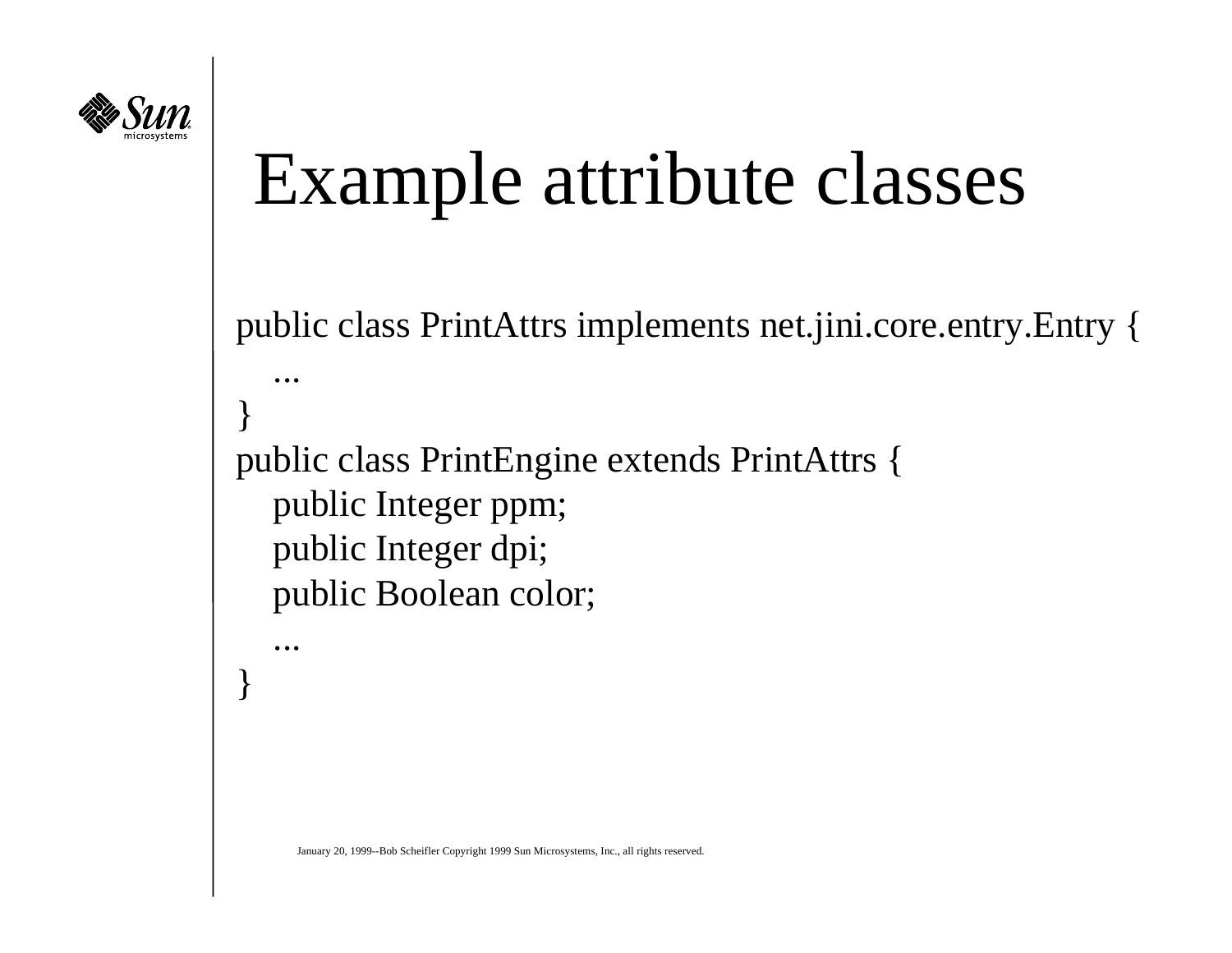

...

...

}

}

#### Example attribute classes

```
public class PaperSize extends PrintAttrs {
   public PaperType size;
```

```
public class PaperType implements java.io.Serializable {
   public static final PaperType Letter = ...;
  public static final PaperType Legal =...;
  public static final PaperType A4 = ...; public static final PaperType Envelope = ...;
```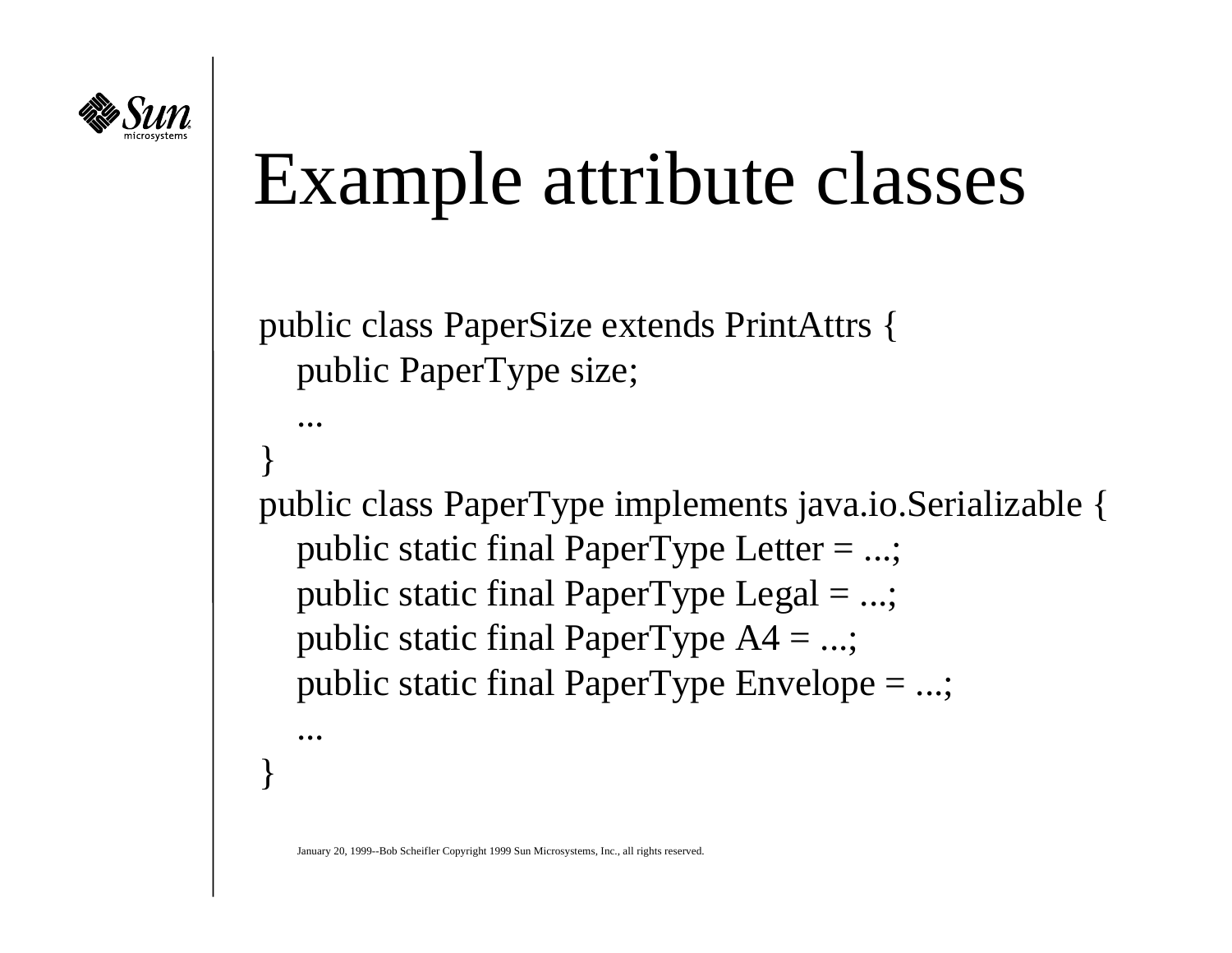

## Example attribute classes

```
public class Location implements net.jini.core.entry.Entry {
   public String floor;
   public String room;
   public String building;
    ...}
public class Name implements net.jini.core.entry.Entry {
   public String name;
    ...}
```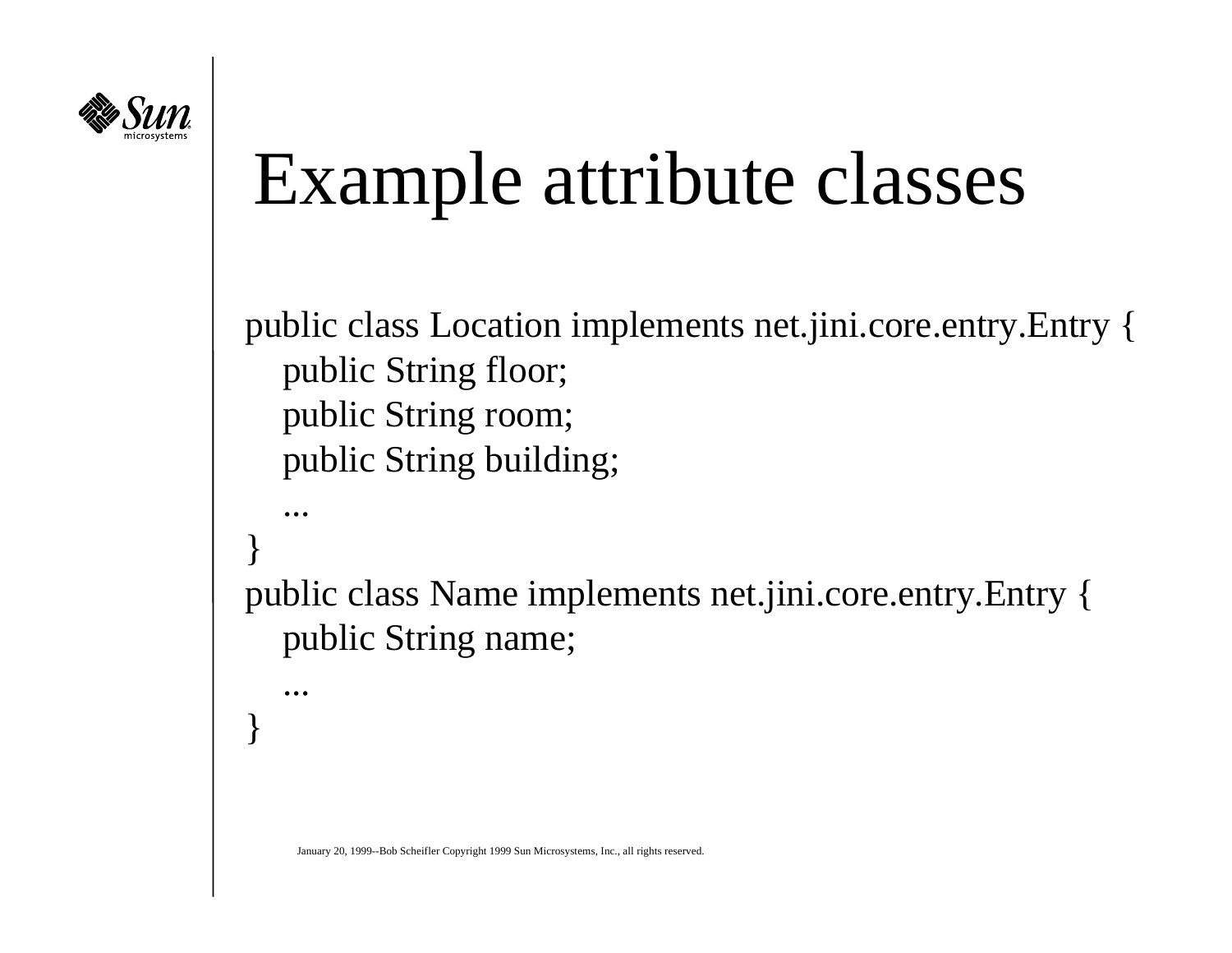

## Example printer attributes

PrintEngine{color: false, dpi: 600, ppm: 10} PrintEngine{color: false, dpi: 300, ppm: 15} PrintEngine{color: true, dpi: 300, ppm: 5} PaperSize{size: PaperType.Letter} PaperSize{size: PaperType.Legal} PaperSize{size: PaperType.Envelope} Location{floor: "1", room: "1220", building: "UCHL03"} Name{name: "narf"}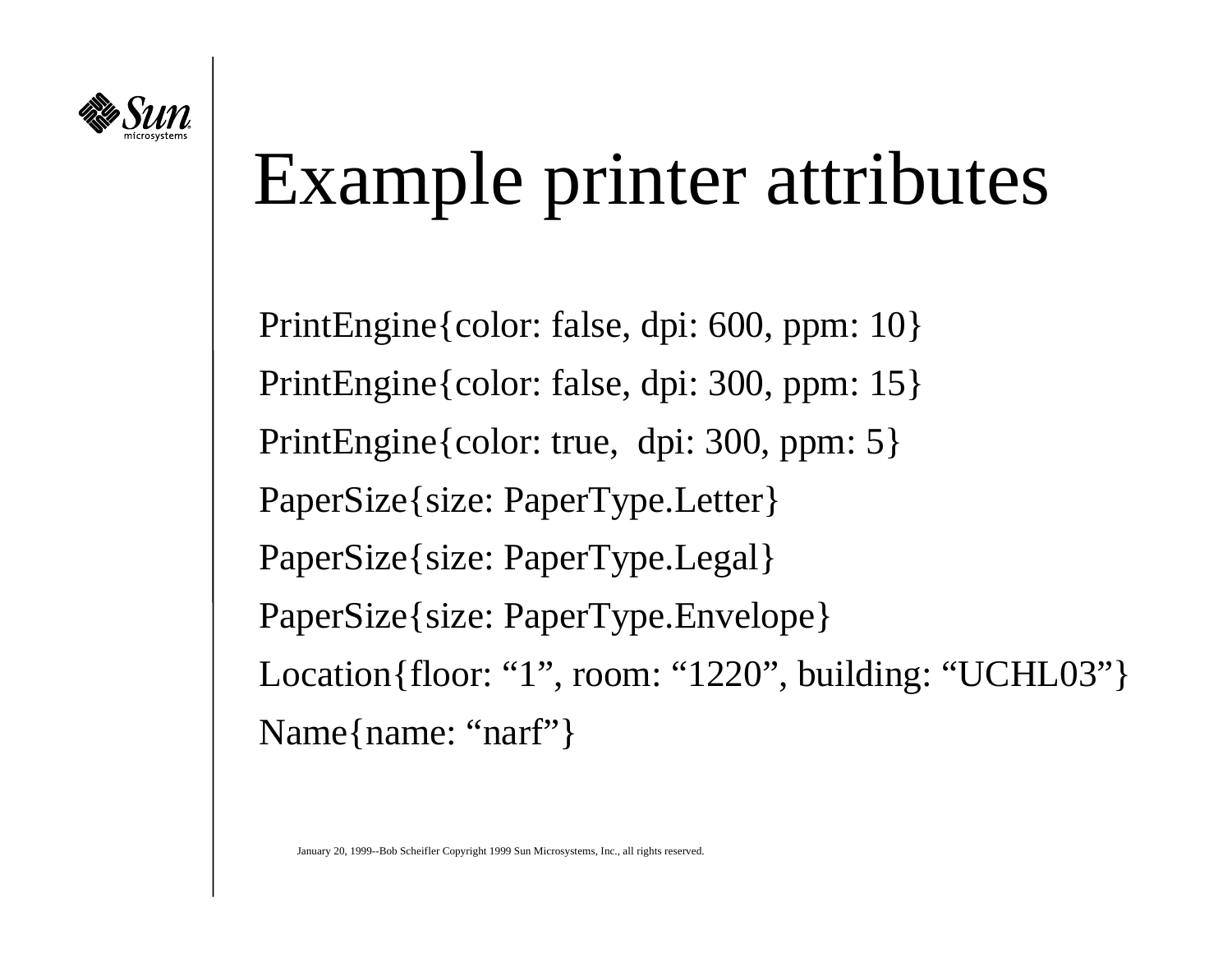

### Attribute set matching

- match on attribute set class
	- including superclass
- match on attribute values
	- exact value match only
- template is just an attribute set instance null field is wildcard = match any
- taken from Linda via JavaSpaces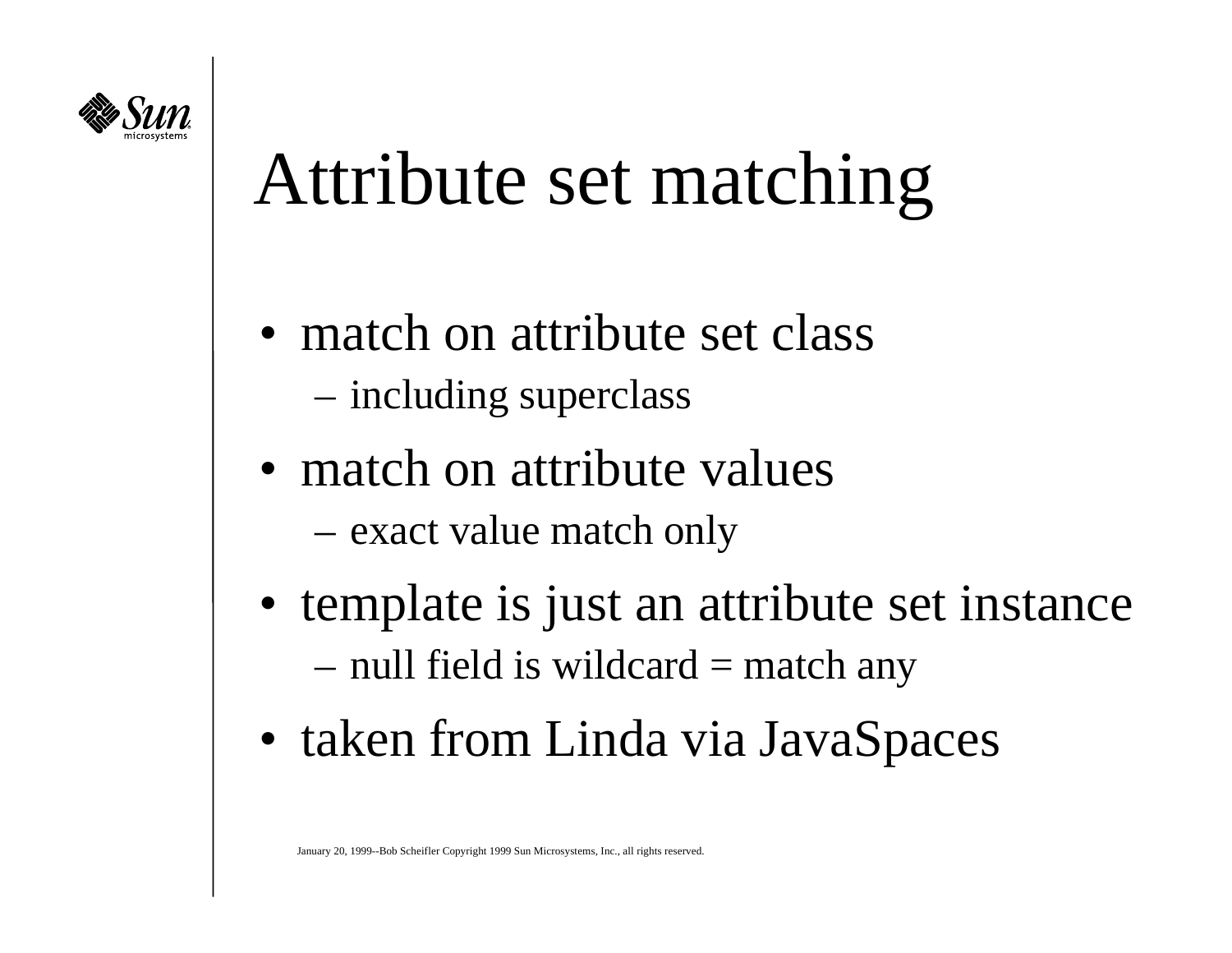

## Matching examples

| template | PrintEngine{color: true, dpi: 300, ppm: 5}      |
|----------|-------------------------------------------------|
| matches  | itself                                          |
| template | PrintEngine{color: false, dpi: null, ppm: null} |
| matches  | PrintEngine { color: false, dpi: 600, ppm: 10 } |
| and      | PrintEngine { color: false, dpi: 300, ppm: 15 } |
| template | PrintAttrs{}                                    |
| matches  | PrintEngine{color: true, dpi: 300, ppm: 5}      |
| and      | PaperSize{size: Legal}                          |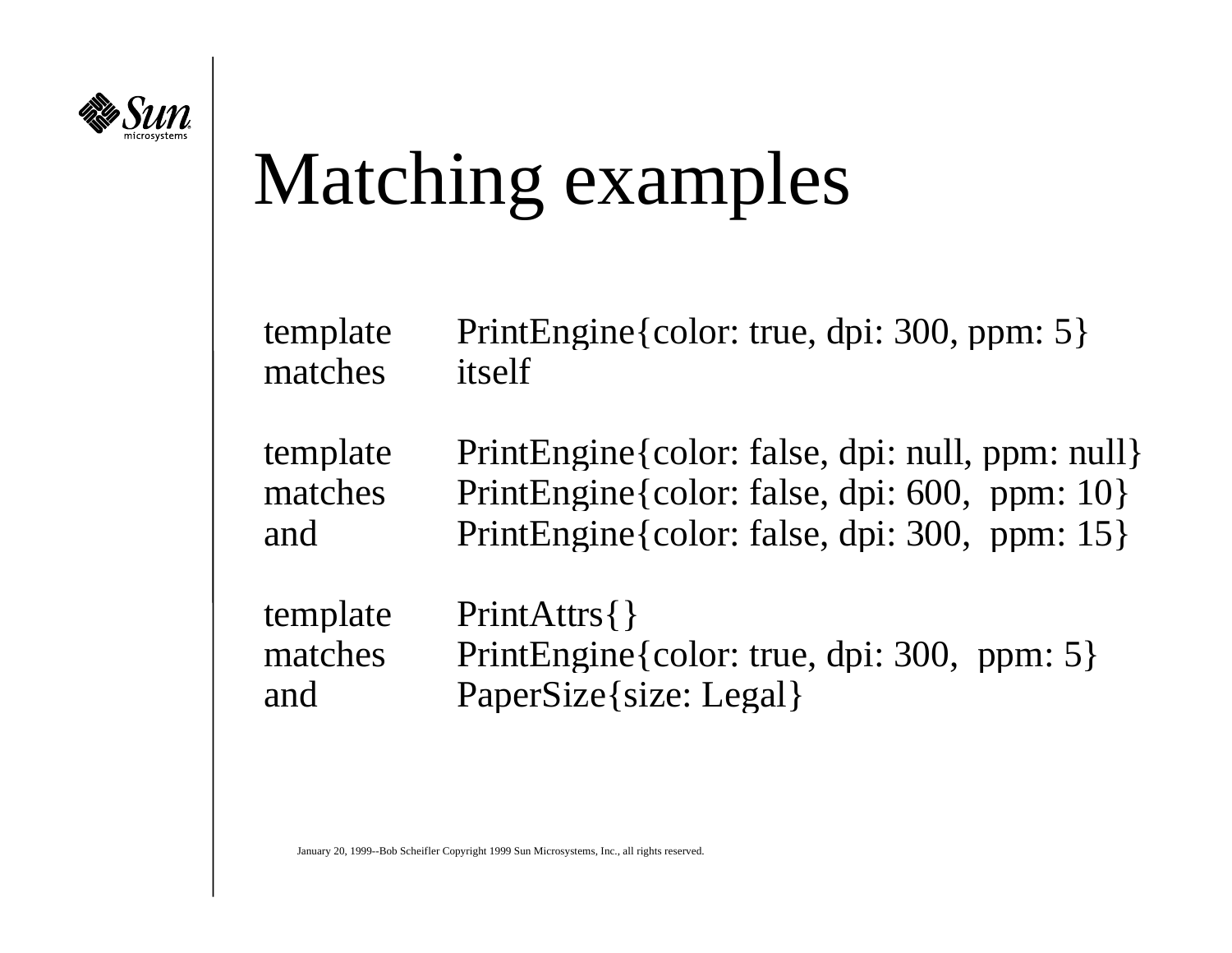

## Service template matching

- service template contains:
	- zero or more service types
	- zero or more attribute set templates
- $<$ proxy, set of attr sets $>$  matches if:
	- proxy is *instanceof* each service type, and
	- for each attribute set template:
		- there is a matching attribute set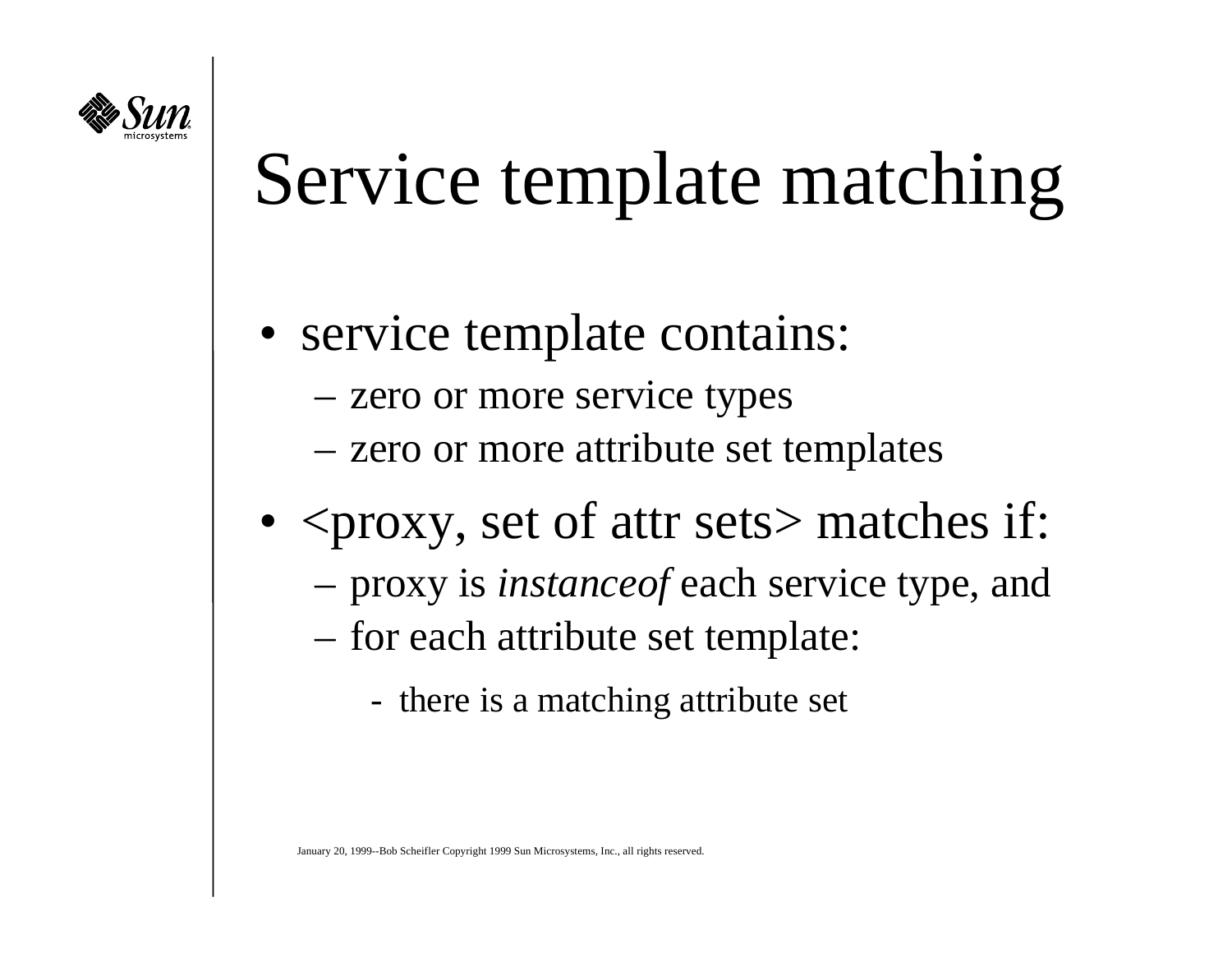

## Example queries

- any service named "narf"
- any Printer named "narf" in UCHL03
- all services on floor 2
- any JavaSpace made by Sun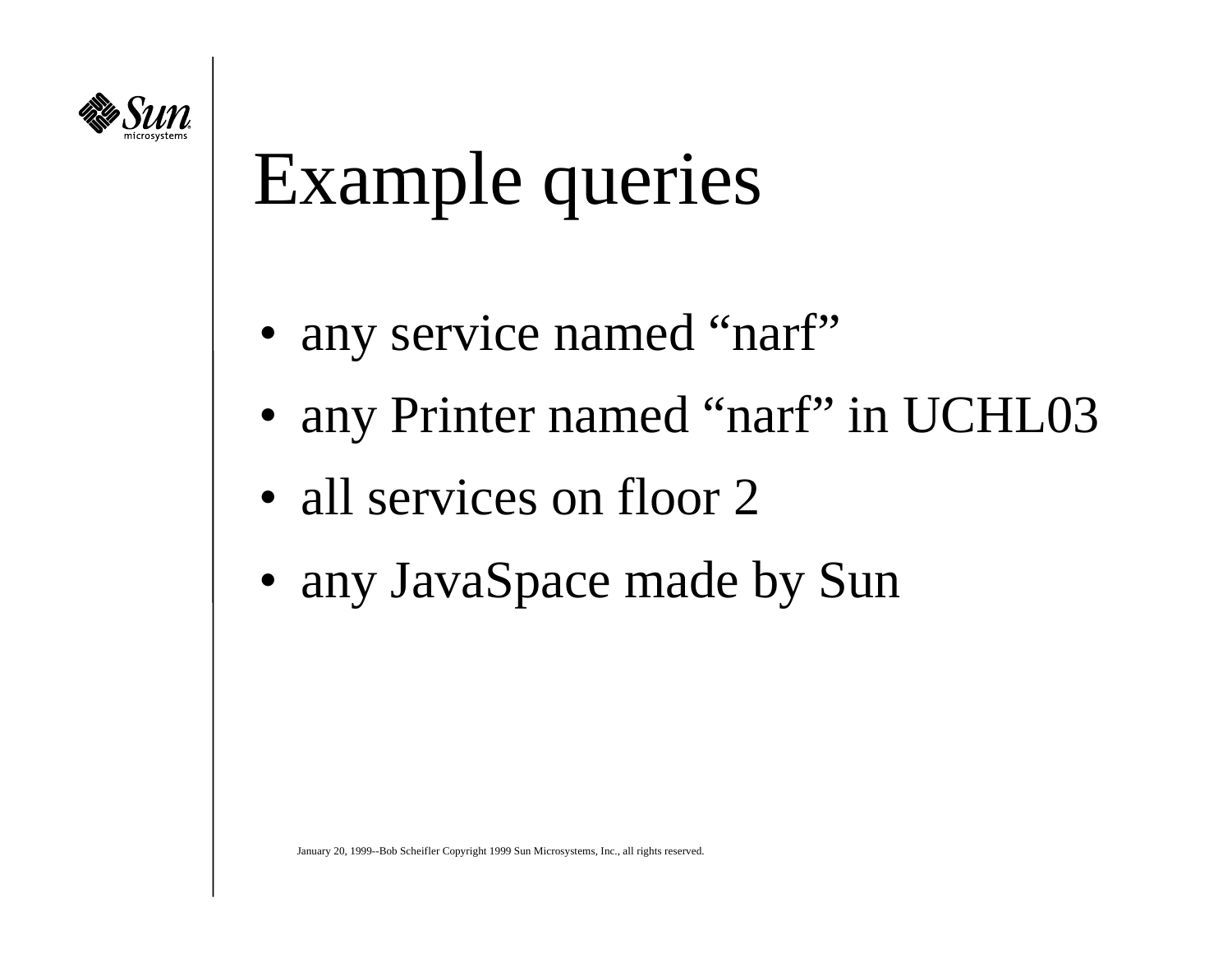

## Complex queries

- "between 300 and 600 dpi"
- $\bullet\,$  "on floor 1, 3, or 7"
- first do template-based match using wildcards as necessary
- then do finer-grained match locally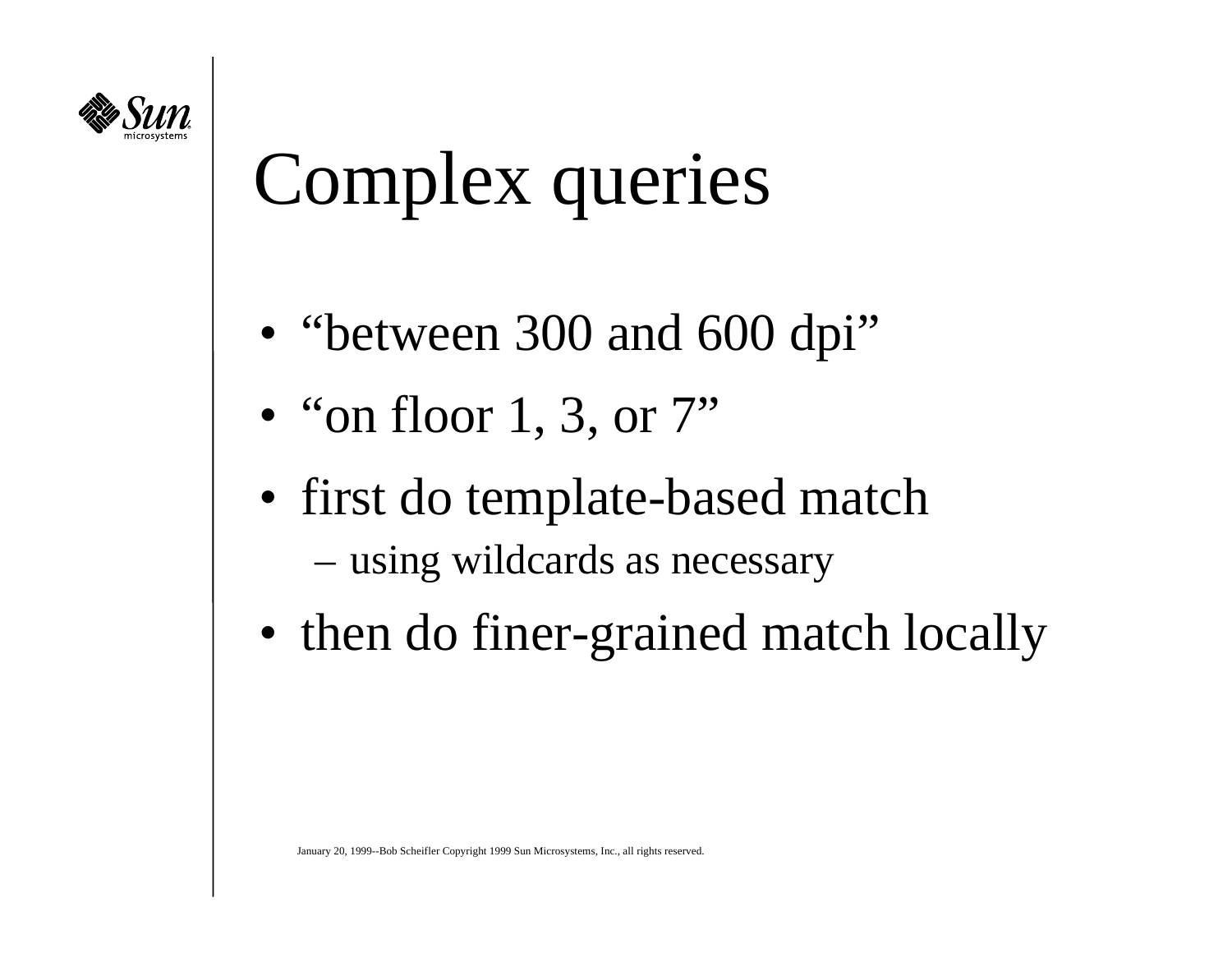

### Attribute modification

- can only be done by service itself
	- allows service to control policy
	- service is responsible for persistent storage
- add, modify, delete, replace all
- attributes should change infrequently primary search keys
	- query service directly for very dynamic state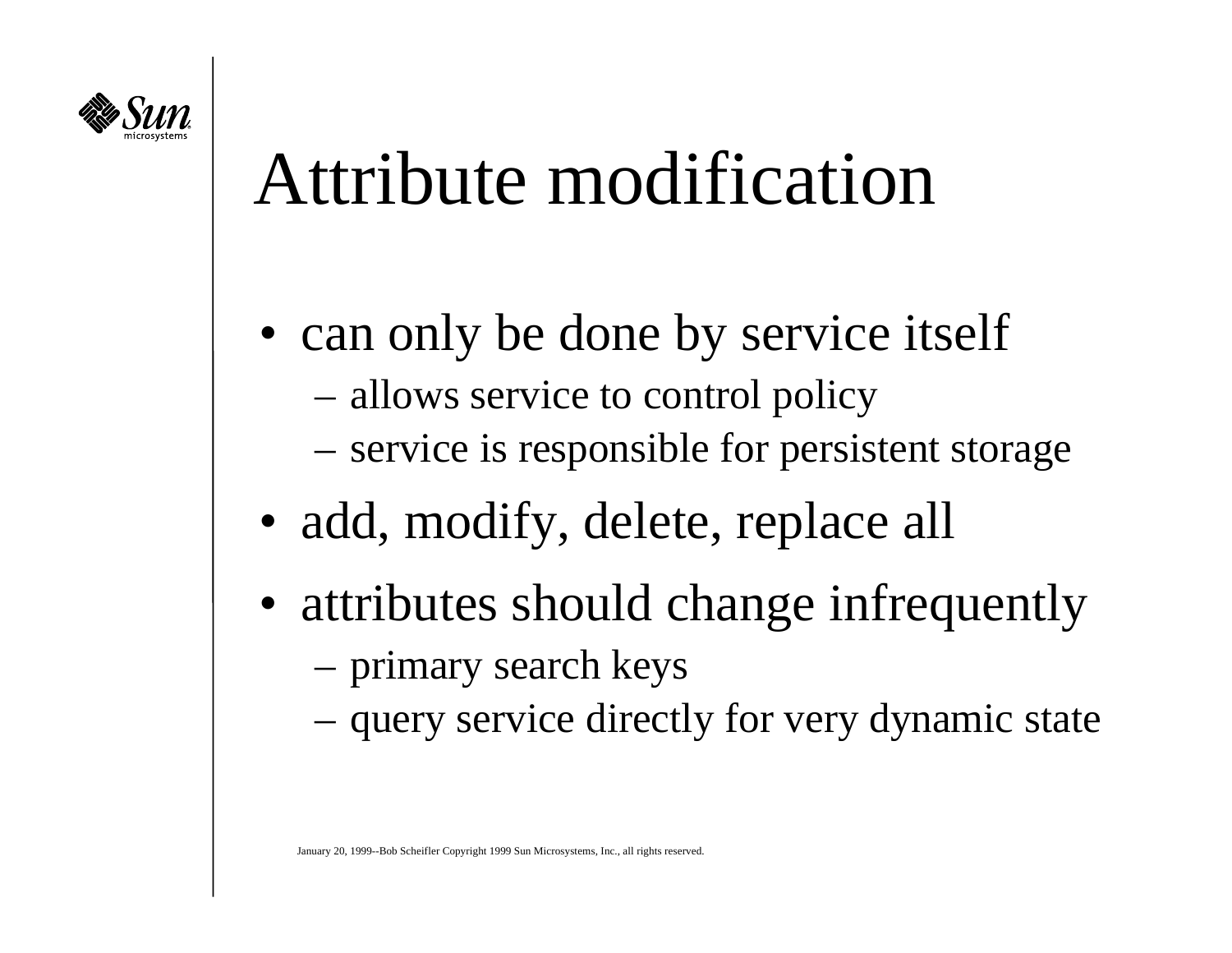

#### Basic summary

- service perspective
	- register with desired attributes
	- keep renewing lease
	- add, modify, delete attributes as desired
- client perspective
	- lookup any 1 of, get just proxy object
	- lookup up to N of, get proxies and attributes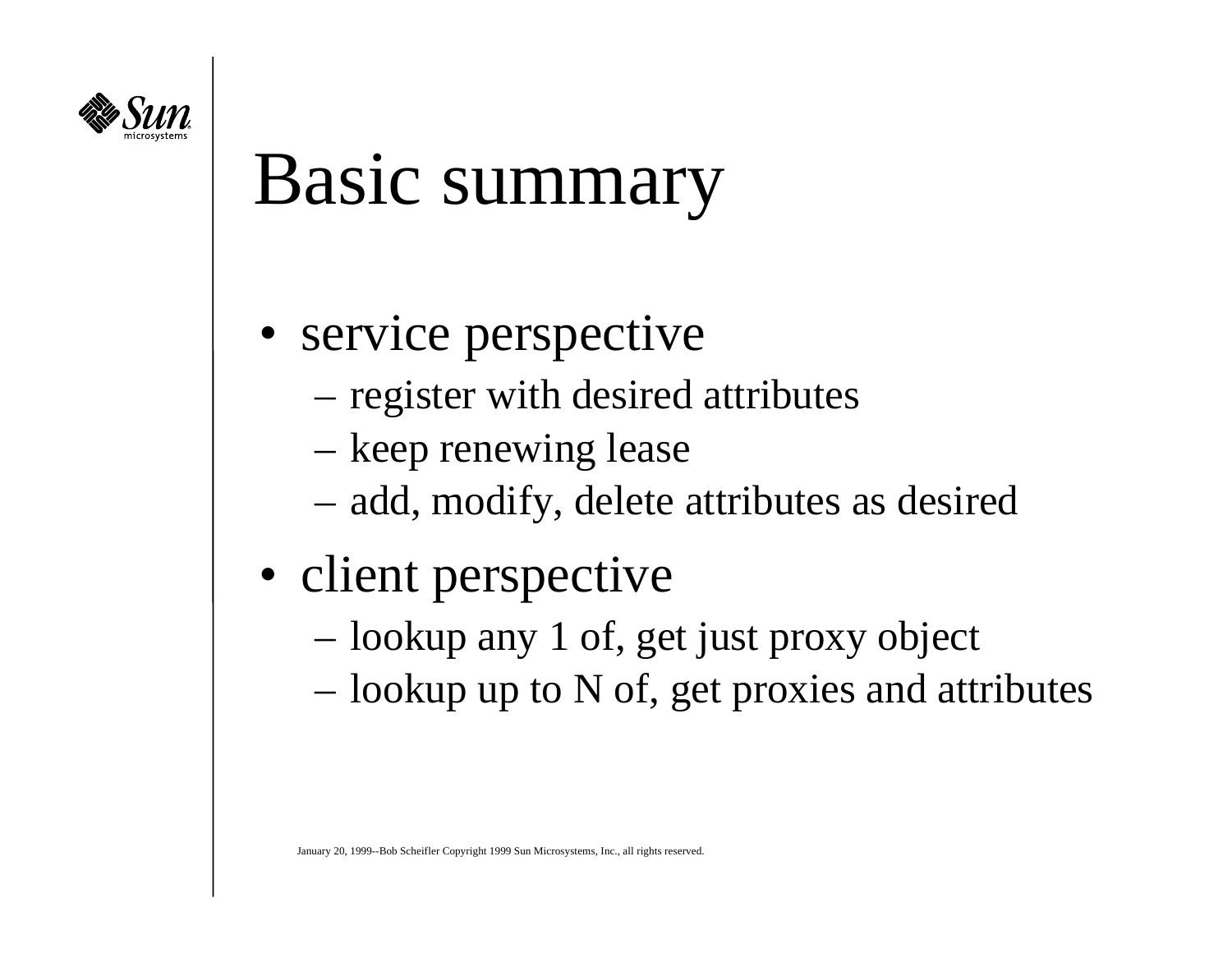

## Leasing

- ensures results of client lookup are reasonably up to date
- lookup service imposes maximum lease duration
- tradeoff between bandwidth (and load on lookup service) and how up to date
- maximum lease will vary with context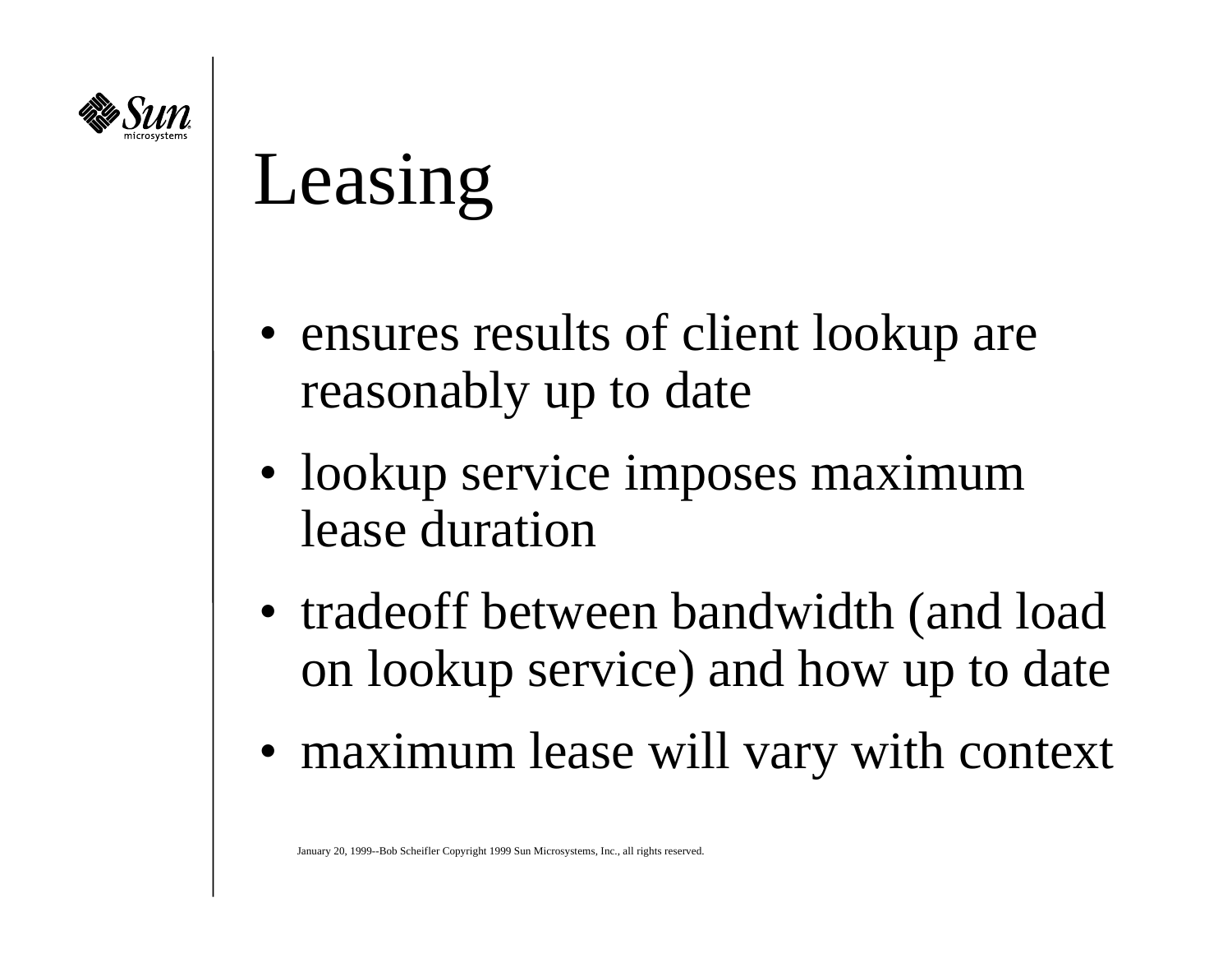

### Asynchronous events

- uses same service template matching interest registration is also leased
- no match  $\rightarrow$  match
	- new service added or attributes now match
- match  $\rightarrow$  no match
	- service deleted or attributes no longer match
- match  $\rightarrow$  match
	- attributes changed but still match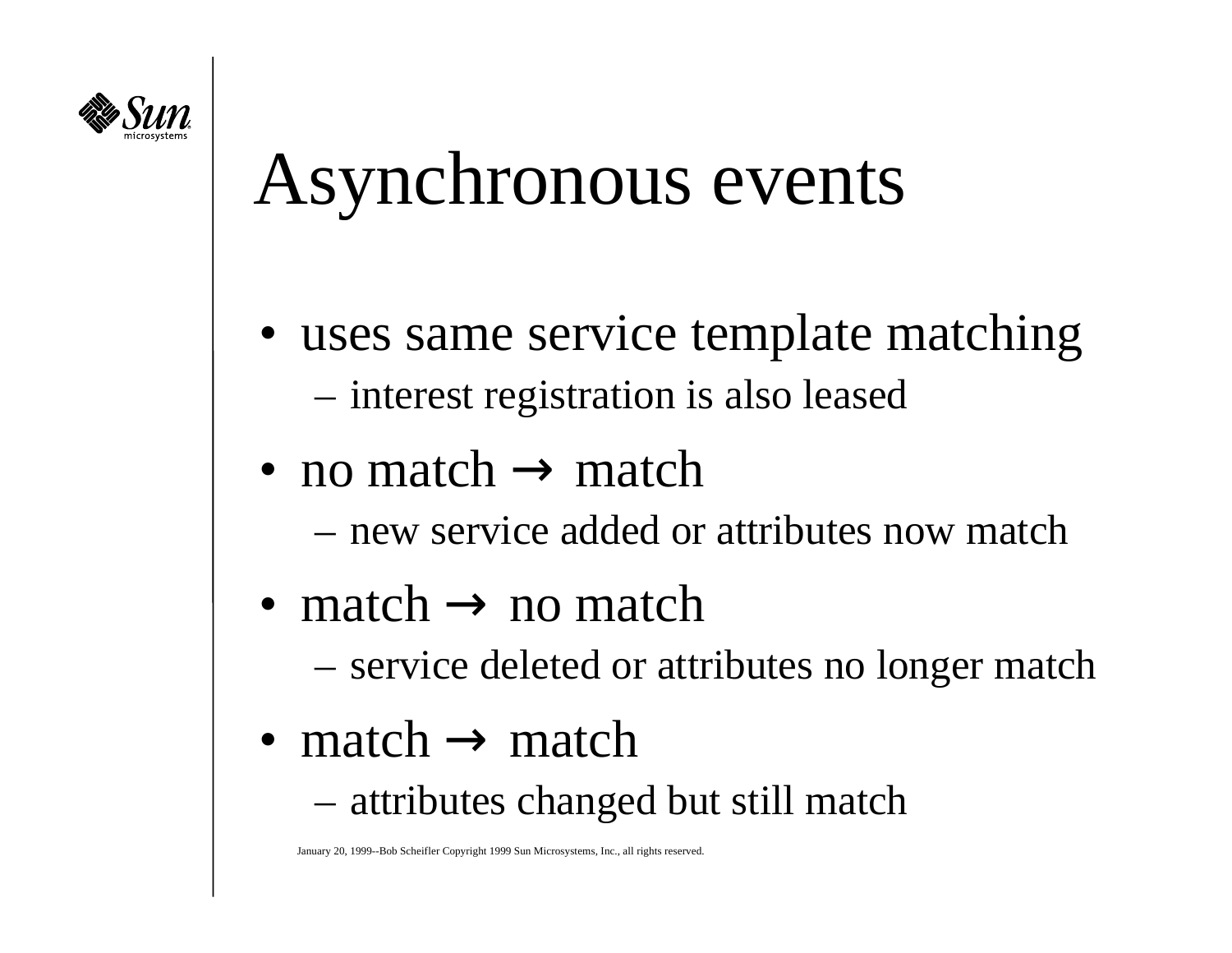

## Example uses of events

- admin notified of new services
- admin notified when service crashes
- user notified when service is back on line
- admin notified when printer jams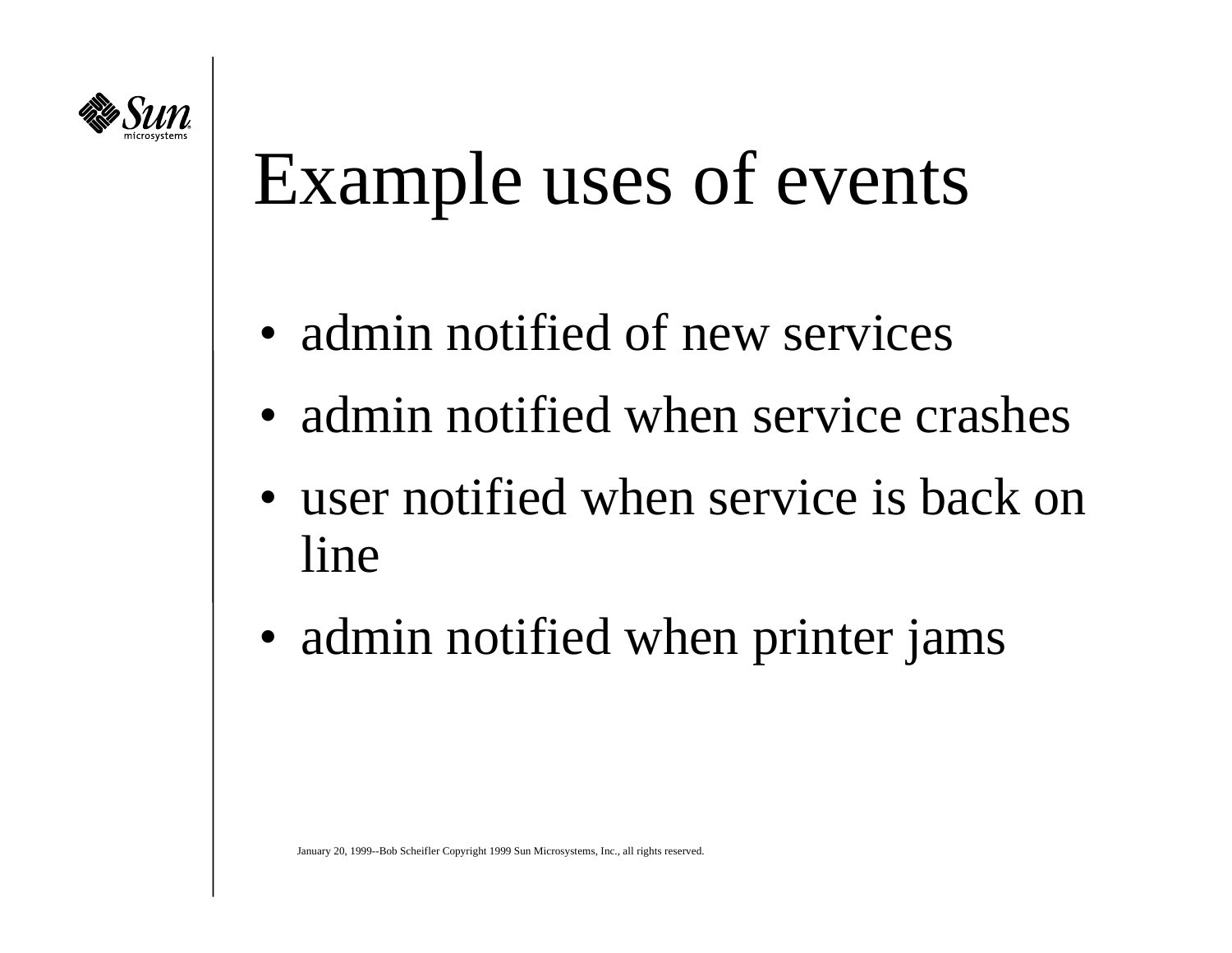

### User perspective

- support for incremental browsing
	- by service type
	- by attribute set class
	- by attribute value
- access to service-specific GUIs applet URL as an attribute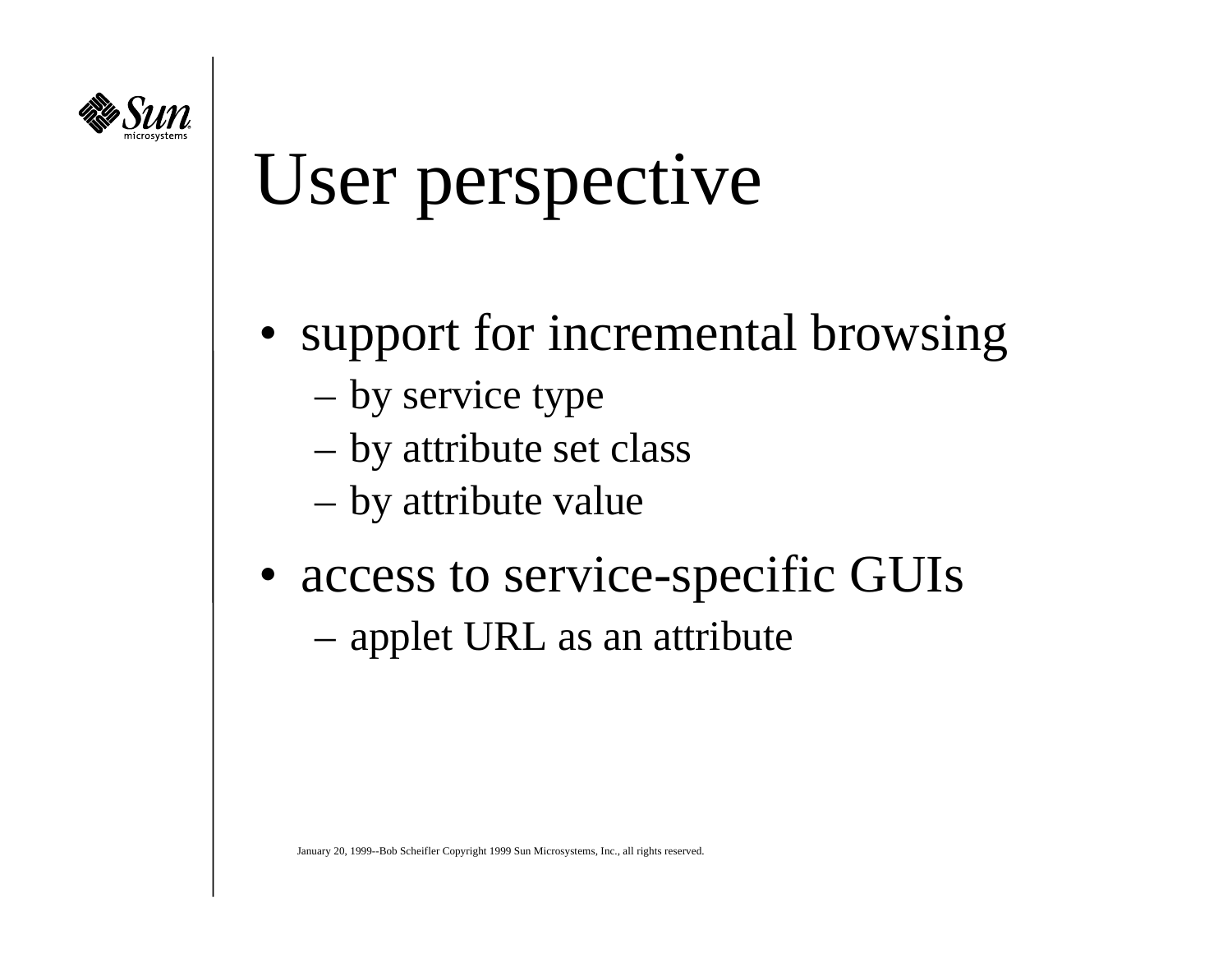

## Discovery and selection

- how does a client or service find lookup services
- how does a service know which ones to register with
- how does a client know which ones to do lookups in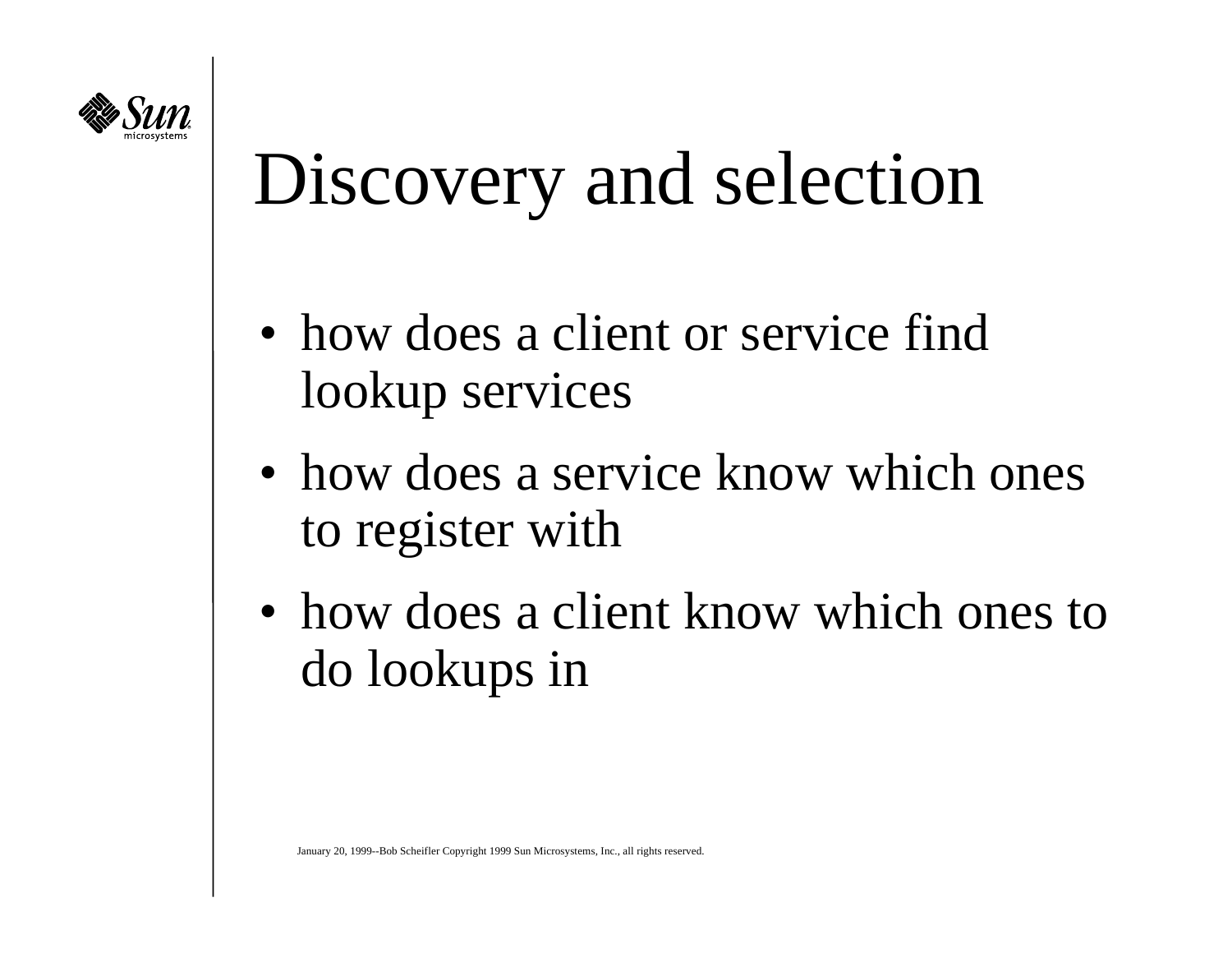

## Lookup groups

- each lookup service is configured to be a member of one or more groups
	- group is just an arbitrary string name
	- one standard "public" group, as default
- each service is configured to register with one or more groups
- each client is configured to use lookup services from one or more groups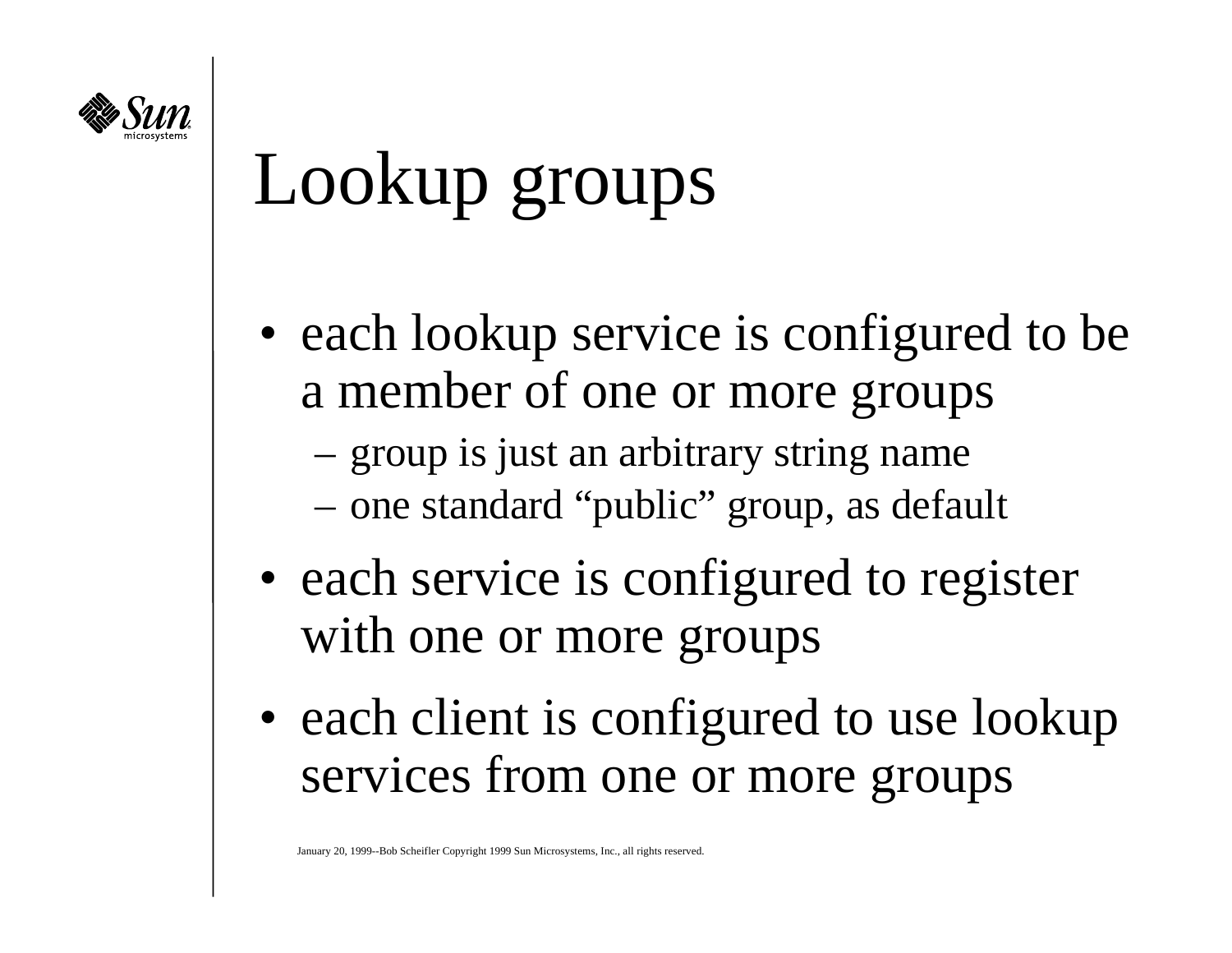

## Initial discovery

- performed by both clients and services
- send multicast request packet
	- groups you are looking for
	- host and TCP port to use to contact you
- wait for lookup services to connect back only those in  $\geq 1$  requested groups respond
- download lookup service's proxy object –register with or do lookup in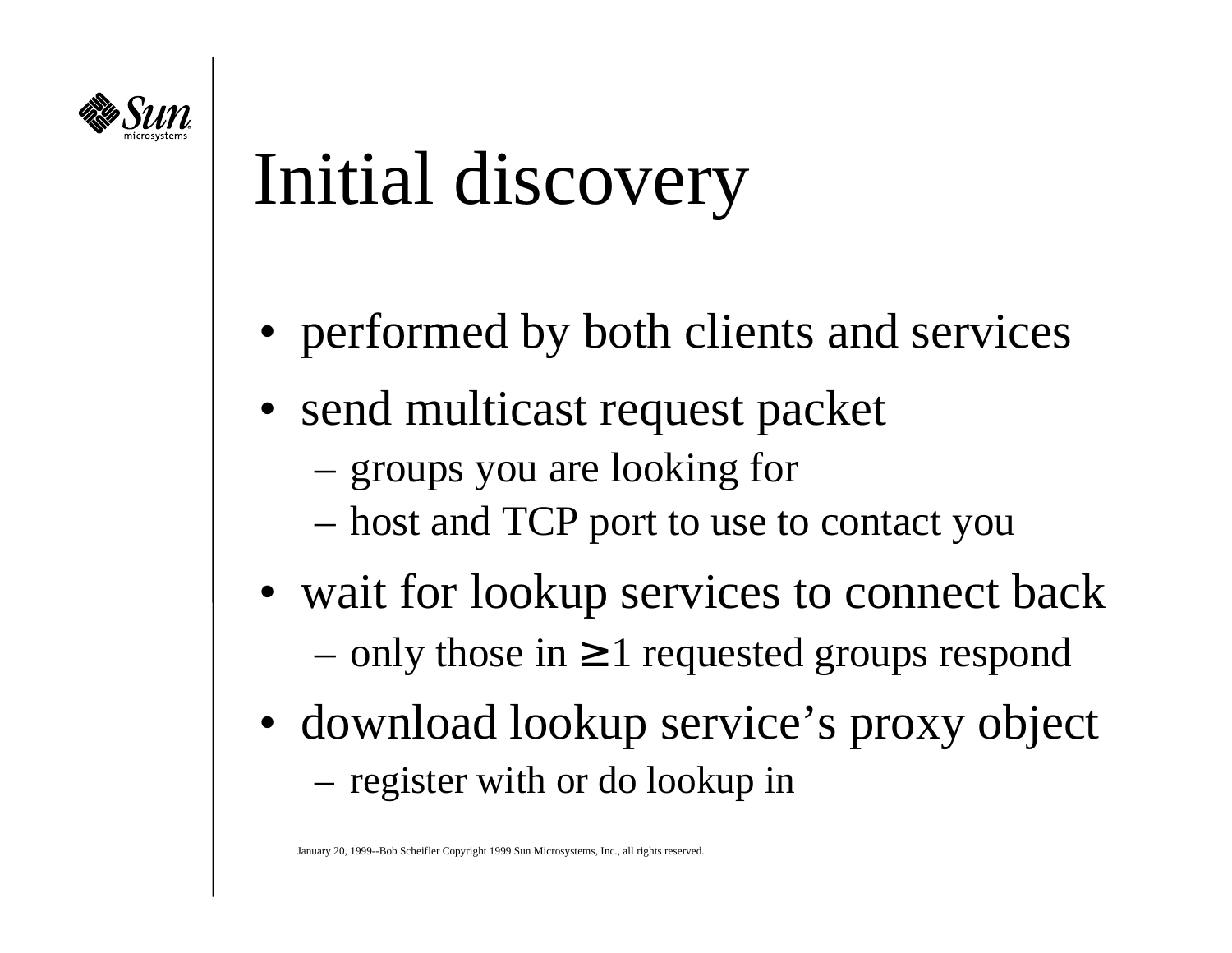

## Latecomer discovery

- don't send multicast requests forever stop after a short while
- listen for multicast announcements
	- sent periodically by each lookup service
	- groups lookup service is a member of
	- host and TCP port to contact lookup service
- connect to if member of desired group download lookup service proxy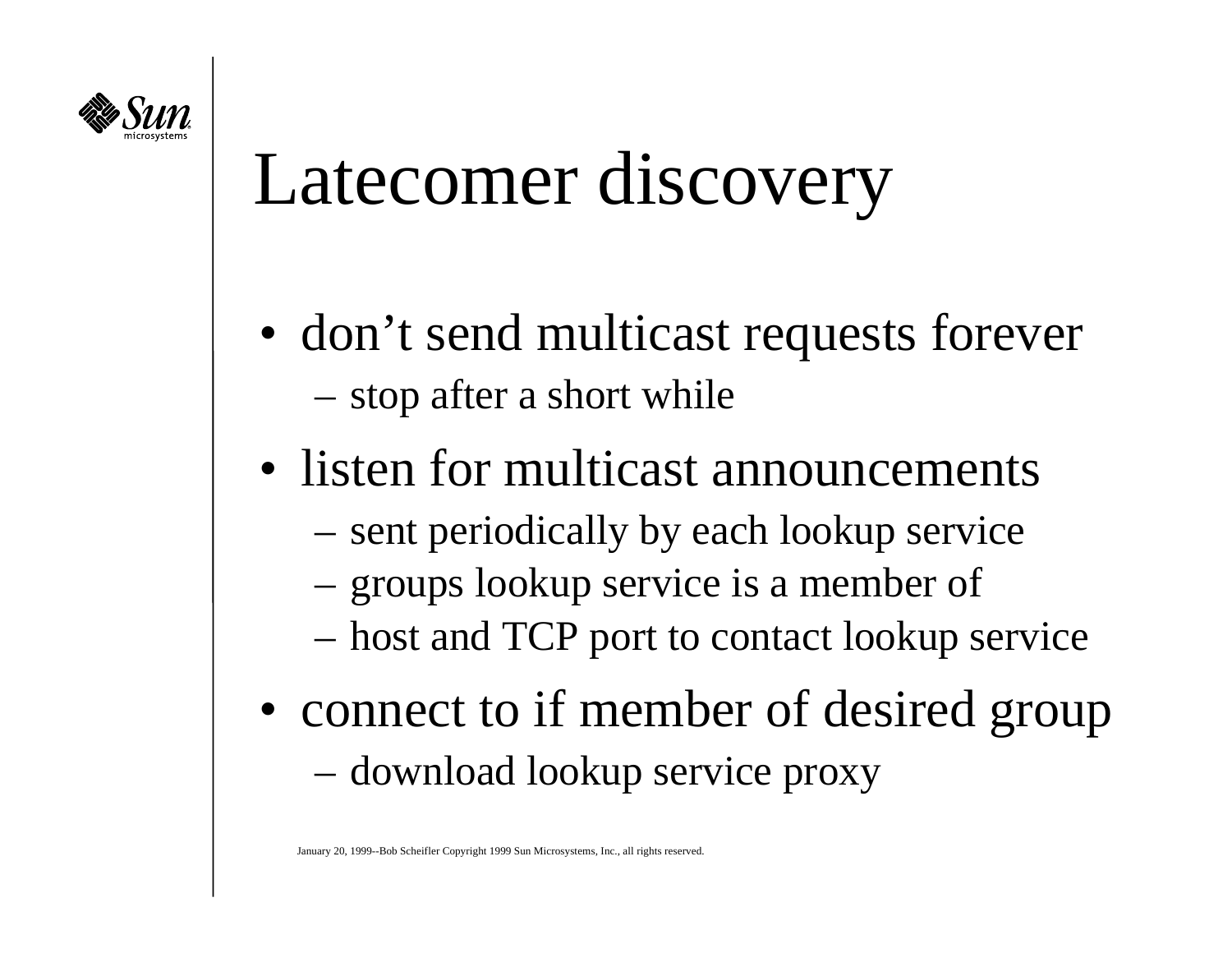

## Administrative perspective

- service dies
	- lease expires, registration is dropped
- network partition
	- services automatically reregister at merge
- availability: replicate lookup service services automatically register with replicas
- failover: start a new lookup service services automatically register with it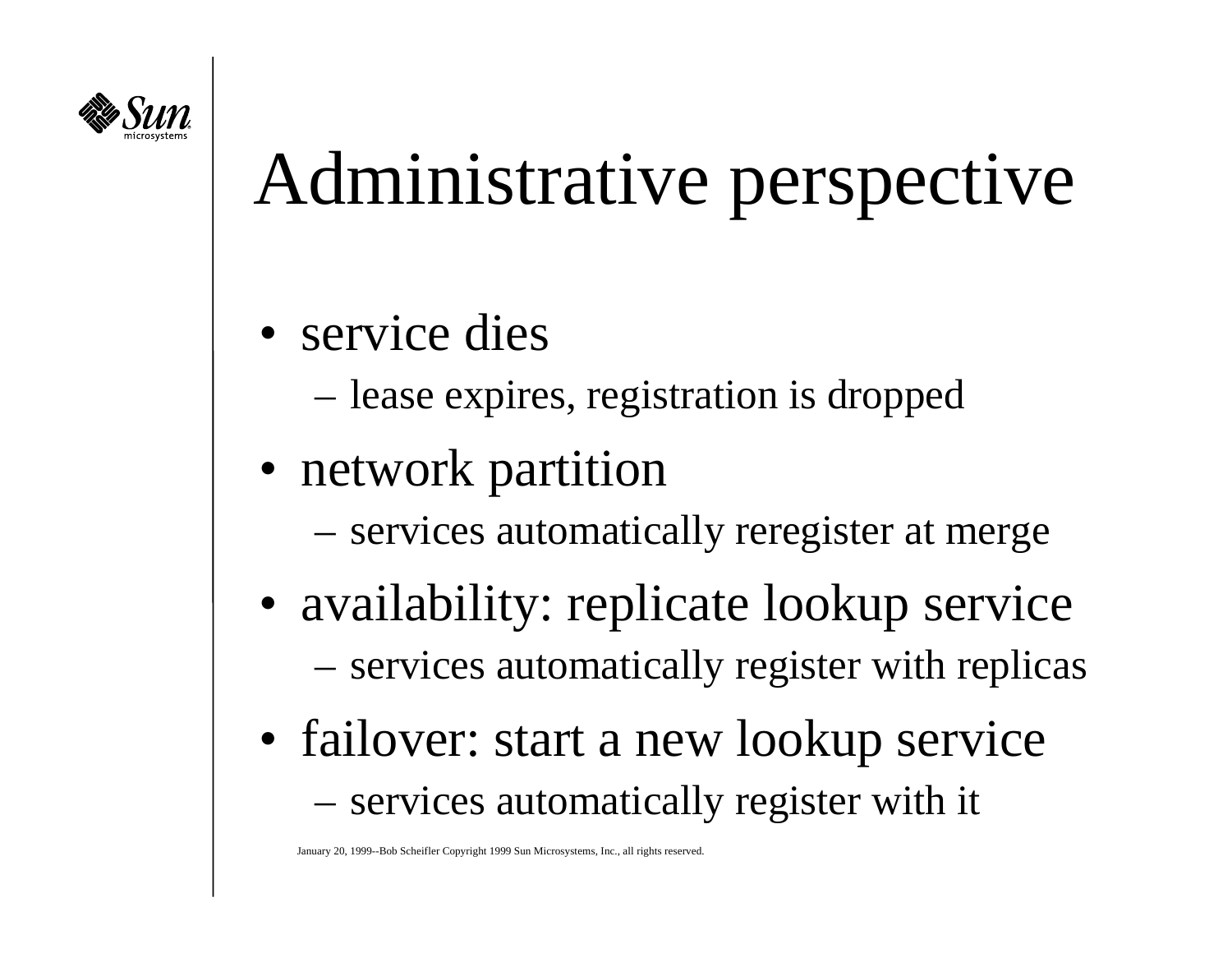

## Hierarchy: one option

- DNS-style hierarchical group names
- each lookup service is also a Jini service
- one set of groups to be a member of
- another set of groups to register with up and/or down links in hierarchy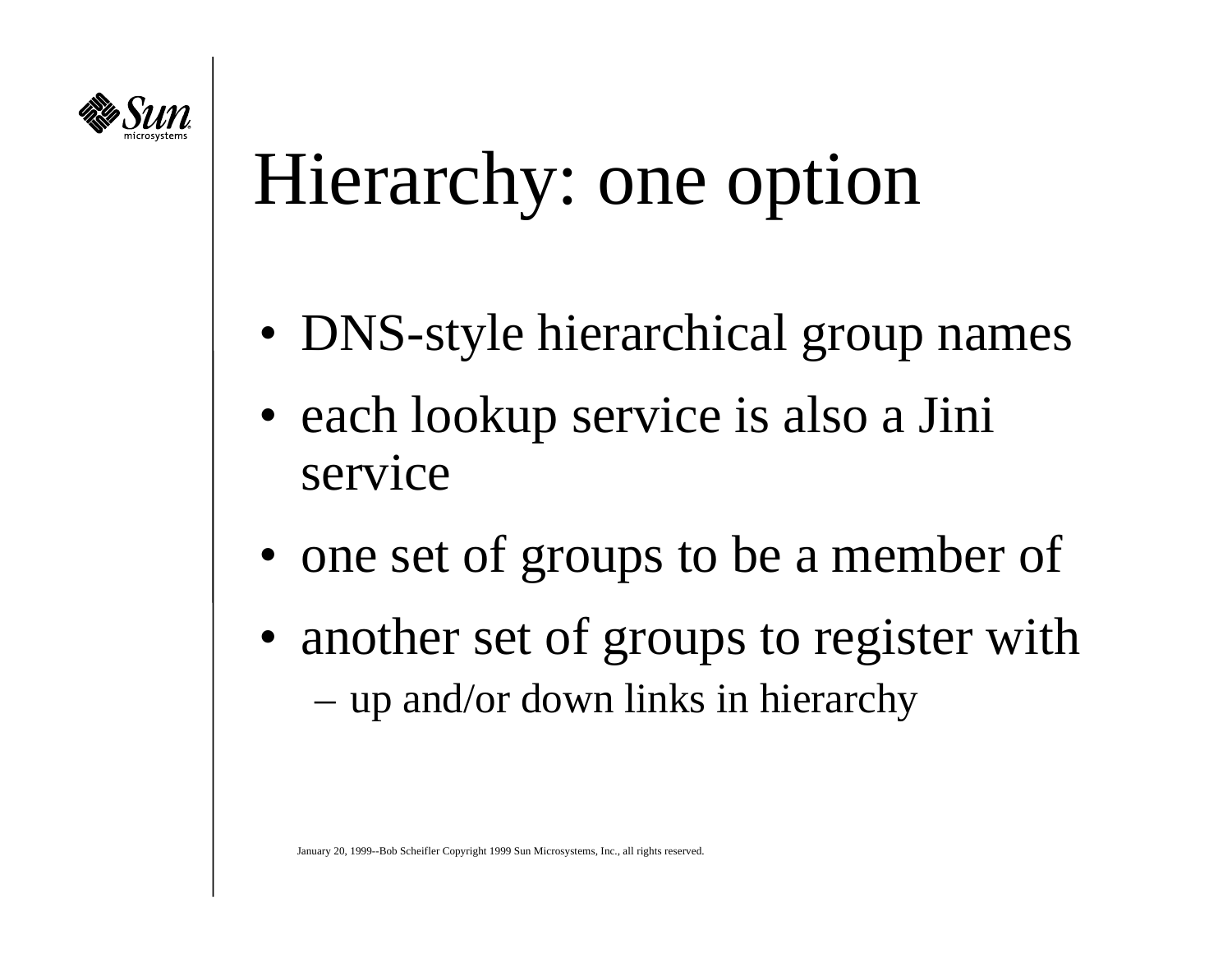

#### Non-Java services

- integrate using *device architecture*
- build a bridge or proxy service
	- bridge has JVM
	- bridge uses some protocol to find/discover non-Java service
	- bridge discovers lookup service and registers on behalf of non-Java service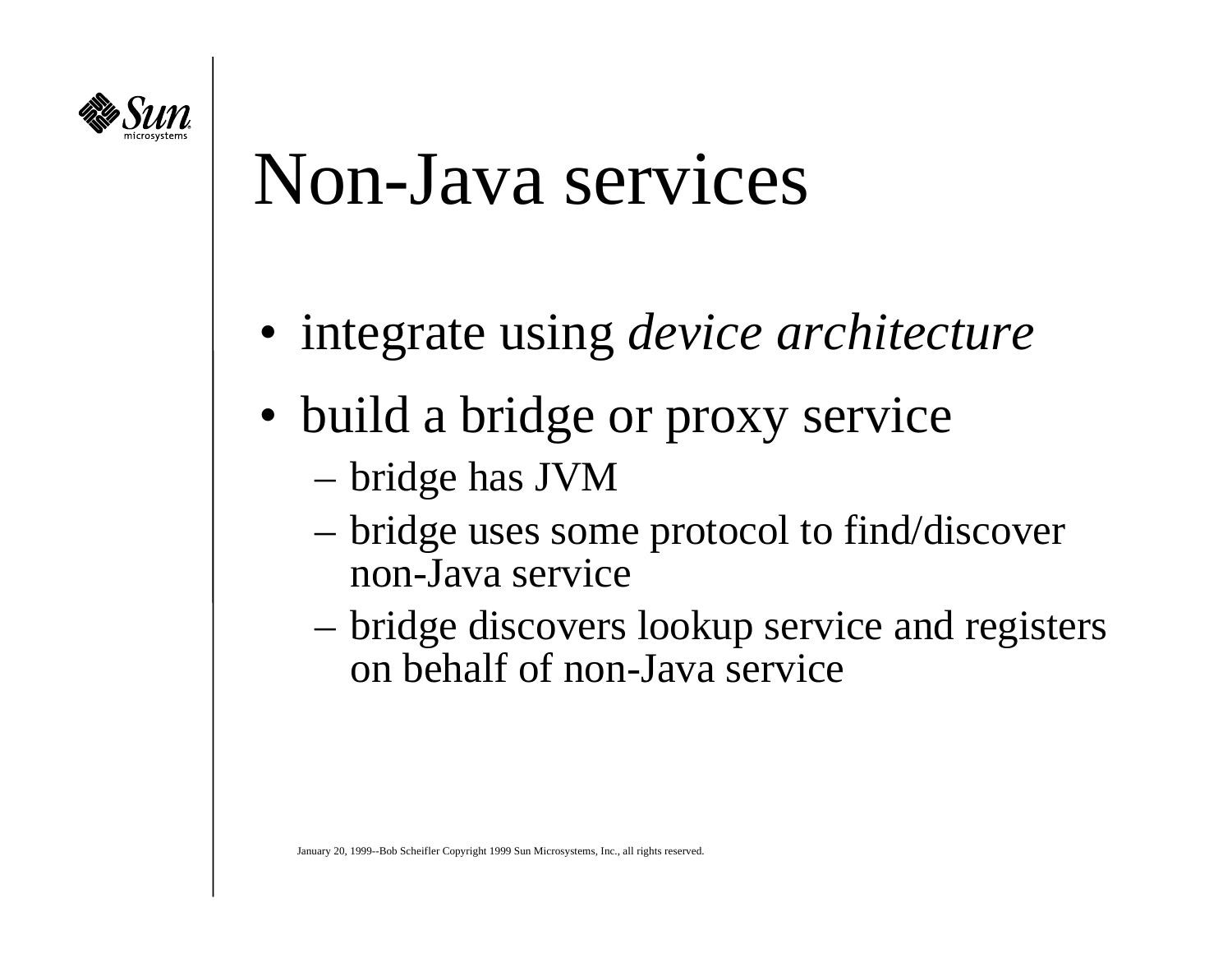

## Example: SLP bridge

- use SLP to discover DA
- find supported service in DA
- convert service URL to Java object
- convert SLP attributes
- register with Jini lookup service